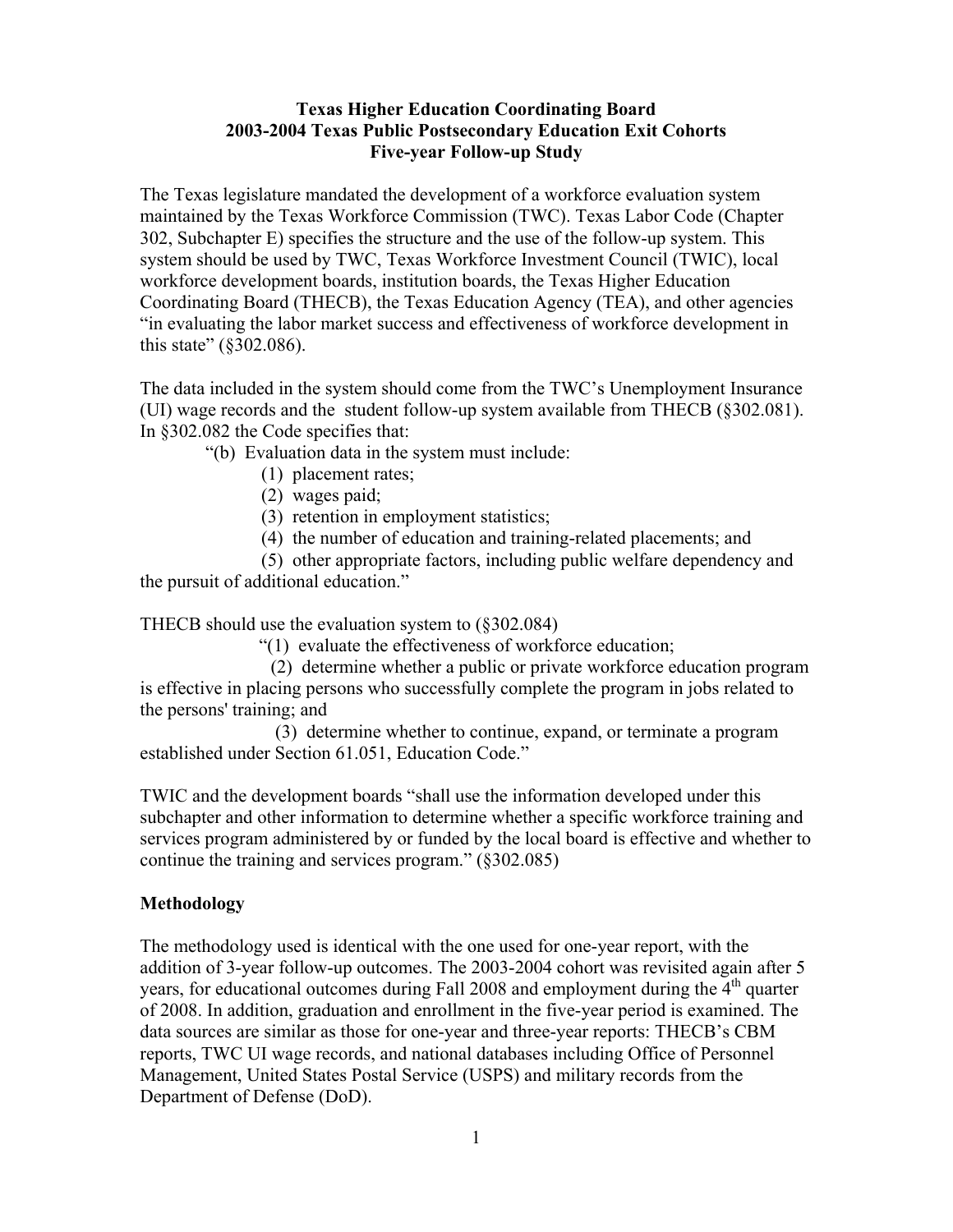In the one-year follow-up study published in 2005, the exit cohort was divided in graduates and leavers, with leavers being defined as former students who did not graduate and did not return at the same institution to enroll the following fall. The leavers had two subgroups: transfers – former students that did not graduate but enrolled at another institution and (true) leavers – former students that did not graduate and did not enroll in any institution of higher education in Texas. For the 2005 report the two subgroups were analyzed together under the label "leavers". However, for the three-year longitudinal study published in 2006 and this five-year longitudinal report, they are analyzed separately, transfers and leavers, as their paths may be different in the long term.

#### **A. Community and Technical Colleges**

There are 50 community college districts in Texas, the Texas State Technical College System with four campuses, and the Texas State University System-Lamar with three (technical college) campuses.

#### **Seed Records**

For fiscal year (FY) 2004 a total of 746,554 former students enrolled in CTC institutions were included in the analysis. Five years later, about 64% of the cohort (478,434 individuals) was found working and 15% (108,712 individuals) were still enrolled in a postsecondary institution. About 32% were not located either in the higher education databases or in the TWC's Unemployment Insurance (UI) wage records. Table 1a shows a breakdown of the outcomes by student 2004 exit status.

|                    |         | $%$ of        | All     | $%$ of All | All             | $%$ of All      | <b>Not</b>     | % Not          |
|--------------------|---------|---------------|---------|------------|-----------------|-----------------|----------------|----------------|
| <b>Exit Status</b> | N       | <b>Cohort</b> | Working | Working    | <b>Enrolled</b> | <b>Enrolled</b> | <b>Located</b> | <b>Located</b> |
| Graduates          | 49,248  | $6.60\%$      | 36,134  | 73.37%     | 7,159           | 14.54%          | 11,576         | 23.51%         |
| Transfers          | 190,224 | 25.48%        | 136,297 | 71.65%     | 49,068          | 25.79%          | 37,777         | 19.86%         |
| Leavers            | 507,082 | 67.92%        | 306,003 | 60.35%     | 52,485          | 10.35%          | 186,001        | 36.68%         |
| Total              | 746,554 | 100%          | 478,434 | 64.09%     | 108,712         | 14.56%          | 235,354        | 31.53%         |

#### **Table 1a. Seed Records by Exit Status**

#### **Retention in Employment**

The data in Table 2a shows that about  $77\%$  of the individuals employed in the  $4<sup>th</sup>$  quarter of 2004 are still employed in the  $4<sup>th</sup>$  quarter of 2008 and 83% of those employed in 2006 are still employed in 2008.

Tables 3a and 4a show the top ten industries by retention rate by 2-digit NAICS code. The government, education services and utilities are the highest retainers.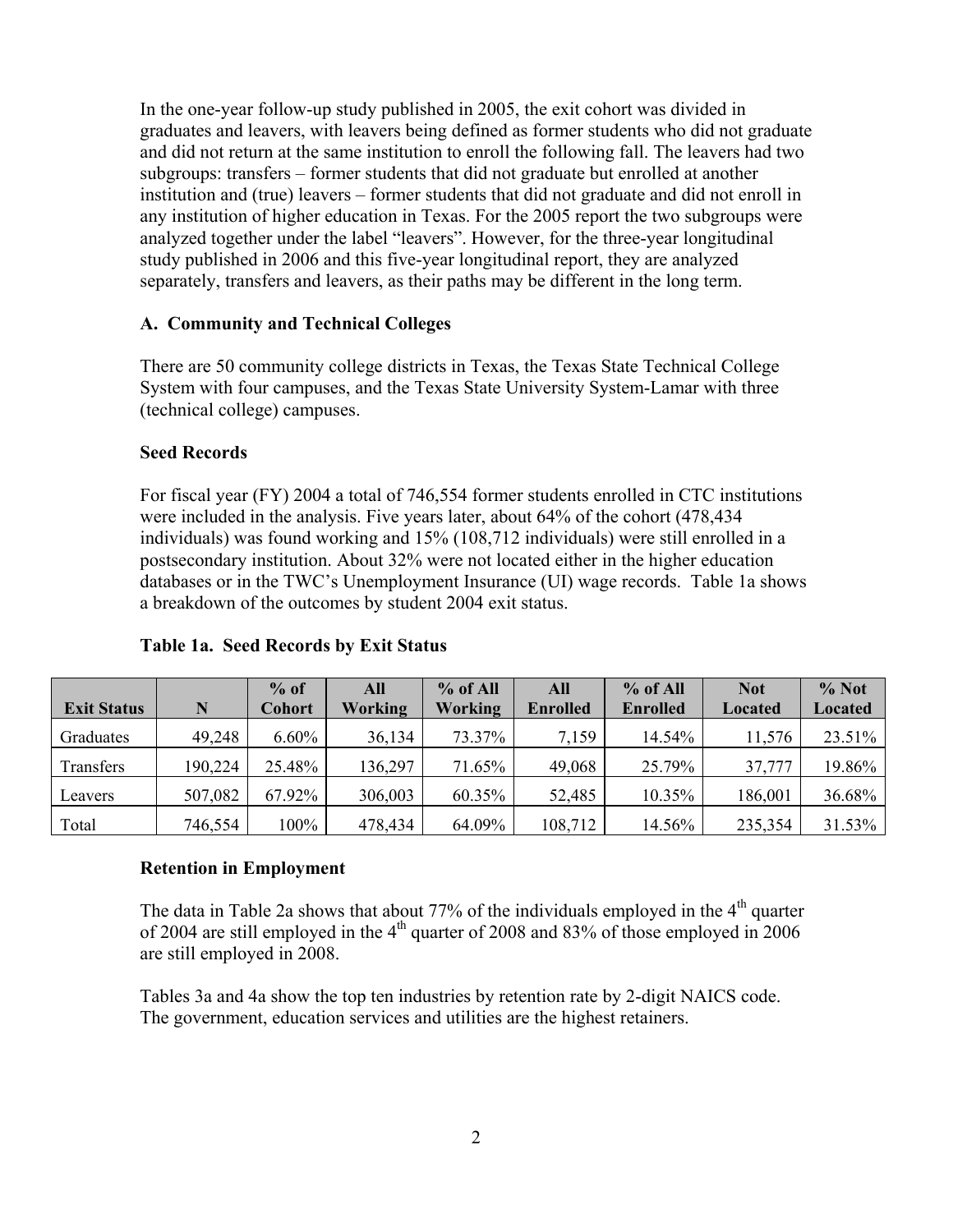Table 2a. Retention in employment **Table 2a. Retention in employment** 

| Group         | Total   | Employed<br>Percent<br>2004 | Employed<br>Percent<br>2006 | Employed<br>2008 | Emploved<br>Percent<br>2008 | Employed<br>Retained<br>$80,-10$ , | Employed<br>Retained<br>$80,-90$ | Employed<br>Retained<br>Percent<br>$80,-10$ | Employed<br>Retained<br>Percent<br>$80,-90,$ |
|---------------|---------|-----------------------------|-----------------------------|------------------|-----------------------------|------------------------------------|----------------------------------|---------------------------------------------|----------------------------------------------|
| Female        | 411,999 | 65.51                       | 66.87                       | 271,928          | 66.00                       | 210,204                            | 230,022                          | 77.89                                       | 83.49                                        |
| Male          | 334,555 | 63.27                       | 64.30                       | 206,506          | 61.73                       | 159,068                            | 175,025                          | 75.15                                       | 81.36                                        |
|               |         |                             |                             |                  |                             |                                    |                                  |                                             |                                              |
| White         | 394,183 | 64.05                       | 64.46                       | 247,159          | 62.70                       | 188,229                            | 206,526                          | 74.55                                       | 81.29                                        |
| <b>Black</b>  | 93,877  | 67.1                        | 70.40                       | 63,626           | 67.78                       | 50,272                             | 55,185                           | 79.79                                       | 83.50                                        |
| Hispanic      | 197,847 | 67.60                       | 69.81                       | 136,125          | 68.80                       | 108,329                            | 117,880                          | 81.00                                       | 85.35                                        |
| Asian         | 31,291  | 53.48                       | 55.30                       | 17,189           | 54.93                       | 11,636                             | 13,612                           | 69.54                                       | 78.66                                        |
| Native Amer.  | 3,817   | 60.34                       | 59.44                       | 2,138            | 56.01                       | 1,645                              | 1,789                            | 71.43                                       | 78.85                                        |
| International | 11,071  | 42.69                       | 42.87                       | 4,558            | 41.17                       | 3,136                              | 3,612                            | 66.36                                       | 76.11                                        |
| Jnknown       | 14,468  | 59.08                       | 55.56                       | 7,639            | 52.80                       | 6,025                              | 6,443                            | 70.48                                       | 80.15                                        |
| Total         | 746,554 | 64.50                       | 65.72                       | 478,434          | 64.09                       | 369,272                            | 405,047                          | 76.68                                       | 82.56                                        |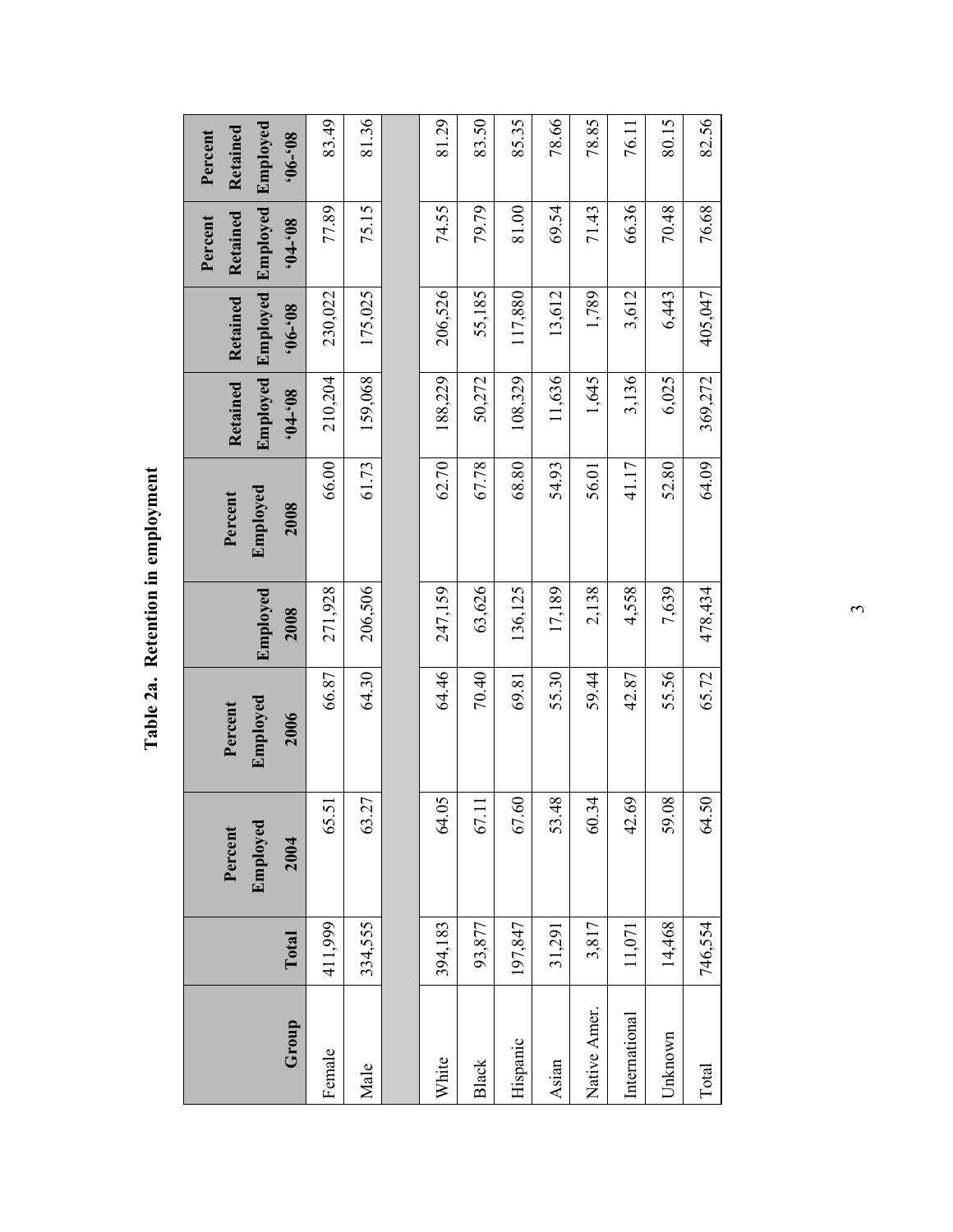|                                       |                 |                 | Percent<br><b>Retained</b> |
|---------------------------------------|-----------------|-----------------|----------------------------|
| <b>Industry</b>                       | <b>Employed</b> | <b>Employed</b> | <b>Employed</b>            |
| <b>Name</b>                           | 2004            | 2008            | 0408                       |
| Government                            | 30,823          | 25,688          | 83.34                      |
| <b>Educational Services</b>           | 52,114          | 41,905          | 80.41                      |
| Utilities                             | 1,899           | 1,519           | 79.99                      |
| Finance & Insurance                   | 20,423          | 16,191          | 79.28                      |
| Health Care & Social Assistance       | 76,453          | 60,578          | 79.24                      |
| Manufacturing                         | 3,512           | 2,778           | 79.10                      |
| Transportation & Warehousing          | 3,483           | 2,702           | 77.58                      |
| Retail Trade                          | 74,797          | 57,576          | 76.97                      |
| Management of Companies & Enterprises | 575             | 440             | 76.52                      |
| Real Estate & Rental & Leasing        | 7,745           | 5,868           | 75.77                      |

# **Table 3a. Top 10 Industries with the Highest 5-year Employment Retention Rate by 2-digit NAICS**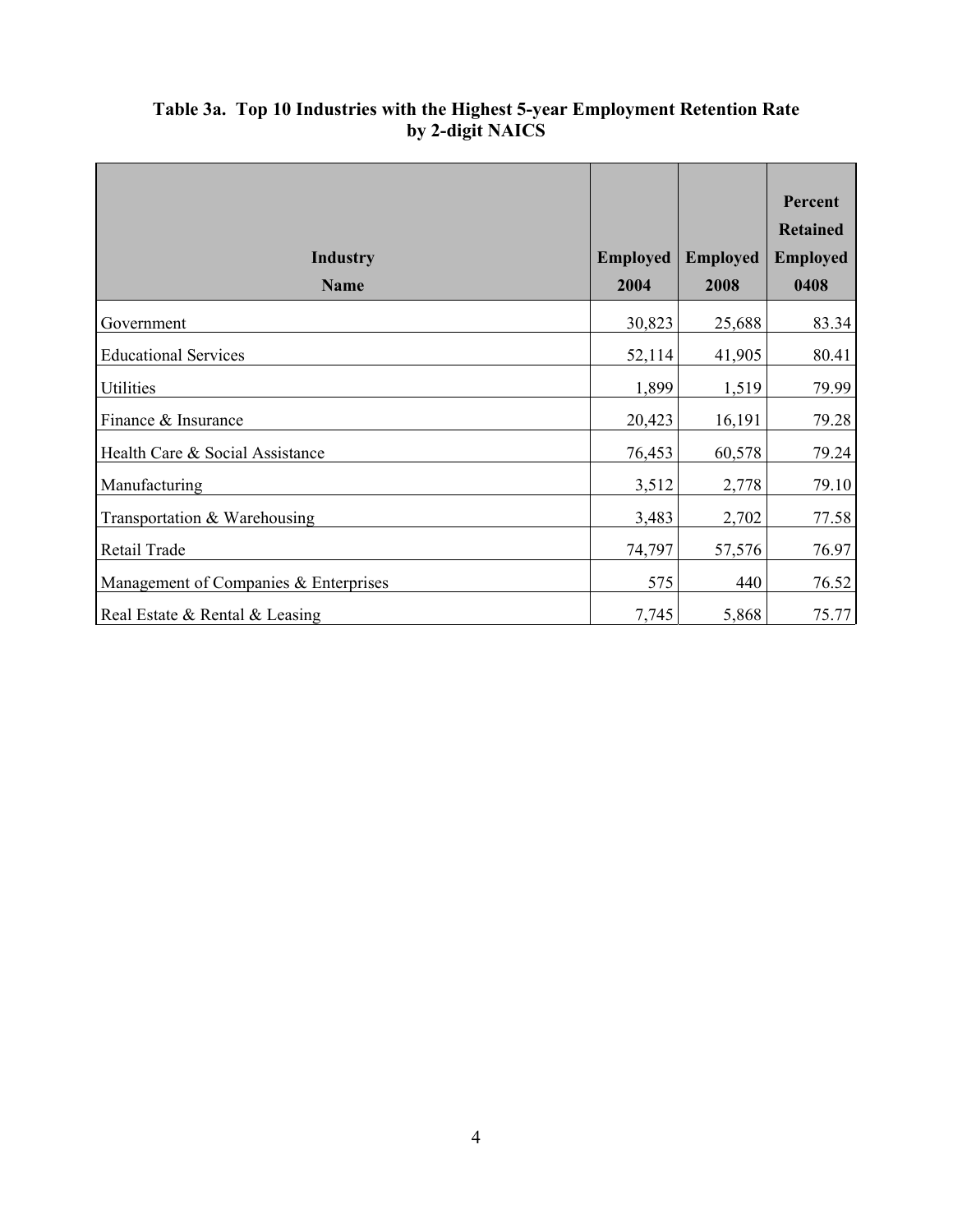|                                       |                 |                 | Percent<br><b>Retained</b> |
|---------------------------------------|-----------------|-----------------|----------------------------|
| <b>Industry</b>                       | <b>Employed</b> | <b>Employed</b> | <b>Employed</b>            |
| <b>Name</b>                           | 2006            | 2008            | $06 - 08$                  |
| Government                            | 30,755          | 27,722          | 89.78                      |
| <b>Educational Services</b>           | 59,039          | 51,285          | 86.68                      |
| Utilities                             | 1,999           | 1,741           | 86.19                      |
| Health Care & Social Assistance       | 78,315          | 67,732          | 85.98                      |
| Finance & Insurance                   | 25,282          | 21,837          | 85.73                      |
| Manufacturing                         | 21,080          | 18,008          | 85.43                      |
| Information                           | 11,169          | 9,352           | 83.12                      |
| Transportation & Warehousing          | 3,295           | 2,738           | 82.97                      |
| Management of Companies & Enterprises | 894             | 745             | 82.55                      |
| <b>Wholesale Trade</b>                | 15,845          | 13,236          | 82.53                      |

# **Table 4a. Top 10 Industries with the Highest 3-year Employment Retention Rate by 2-digit NAICS**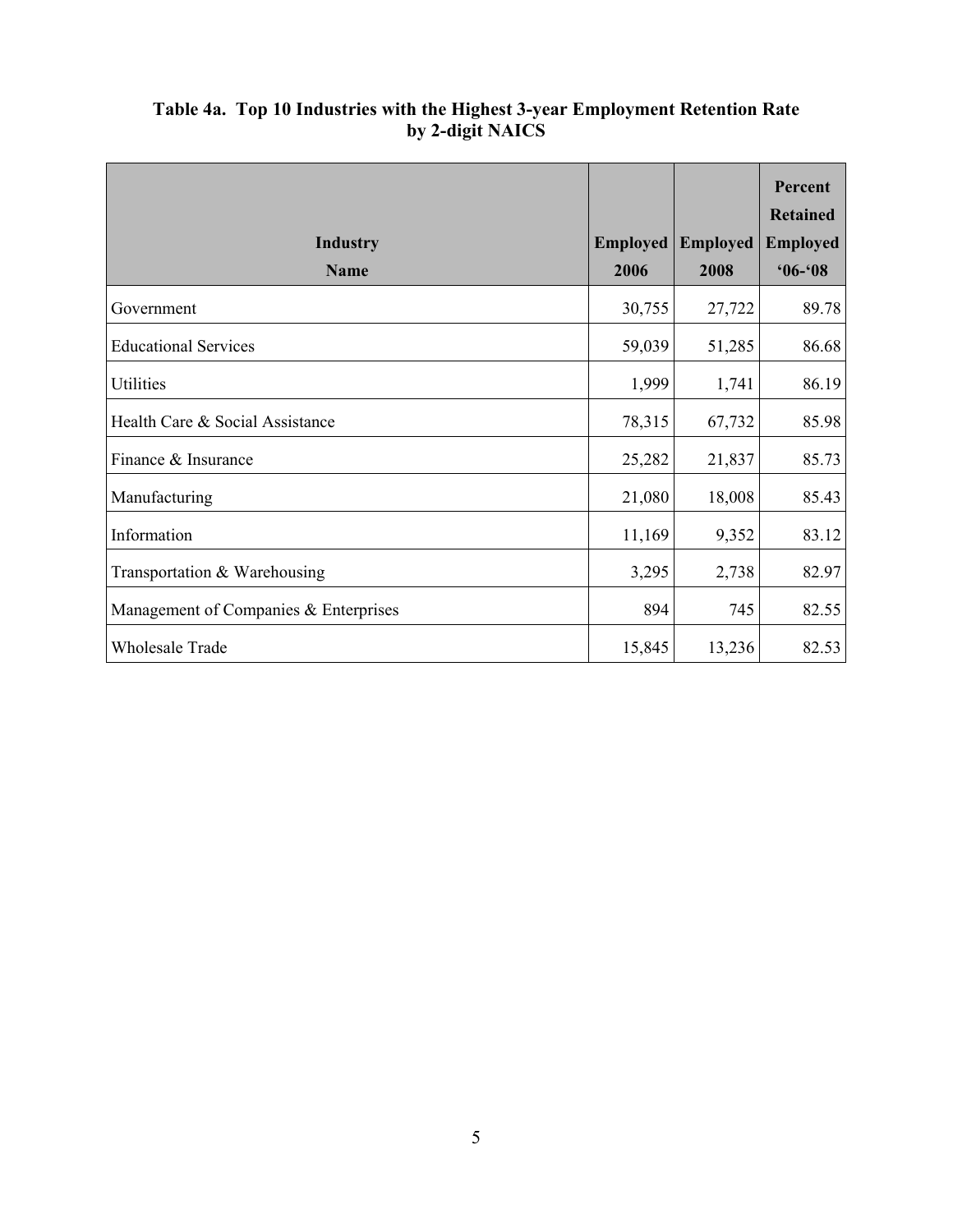In Table 5a, only those industries that employed more than 10 individuals were selected. Different branches of manufacturing are in the top industry retainers by 4-digit NAICS.

|                                                              |                 |                 | Percent<br><b>Retained</b> |
|--------------------------------------------------------------|-----------------|-----------------|----------------------------|
| <b>Industry</b>                                              | <b>Employed</b> | <b>Employed</b> | <b>Employed</b>            |
| <b>Name</b>                                                  | 2006            | 2008            | $06 - 08$                  |
| Spring and Wire Product Manufacturing                        | 76              | 74              | 97.37                      |
| Apparel Accessories and Other Apparel Manufacturing          | 47              | 44              | 93.62                      |
| Other Transportation Equipment Manufacturing                 | 30              | 28              | 93.33                      |
| Footwear Manufacturing                                       | 29              | 27              | 93.10                      |
| Railroad Rolling Stock Manufacturing                         | 99              | 92              | 92.93                      |
| Internet Publishing and Broadcasting                         | 62              | 60              | 91.94                      |
| Nonferrous Metal (except Aluminum) Production and Processing | 58              | 53              | 91.38                      |
| Lime and Gypsum Product Manufacturing                        | 45              | 42              | 91.11                      |
| Animal Aquaculture                                           | 11              | 10              | 90.91                      |
| <b>Urban Transit Systems</b>                                 | 448             | 406             | 90.63                      |

# **Table 5a. Top 10 Industries with the Highest 3-year Employment Retention Rate by 4-digit NAICS**

#### **Outcomes of Students by "Located/Not Located" Status**

About 24% of the students (181,656) were not located as either employed or enrolled in fall 2004. In fall 2006 about 27% percent of the former students were not found and about 16% were not found either in 2004 or 2006. However, some of the students were found working or/and enrolled in fall 2008. Table 6a shows the outcomes for all categories. Students may be found working and/or enrolled in higher education in fall 2008, but also they may have been enrolled during 2004-2008 period, with or without graduating with an award.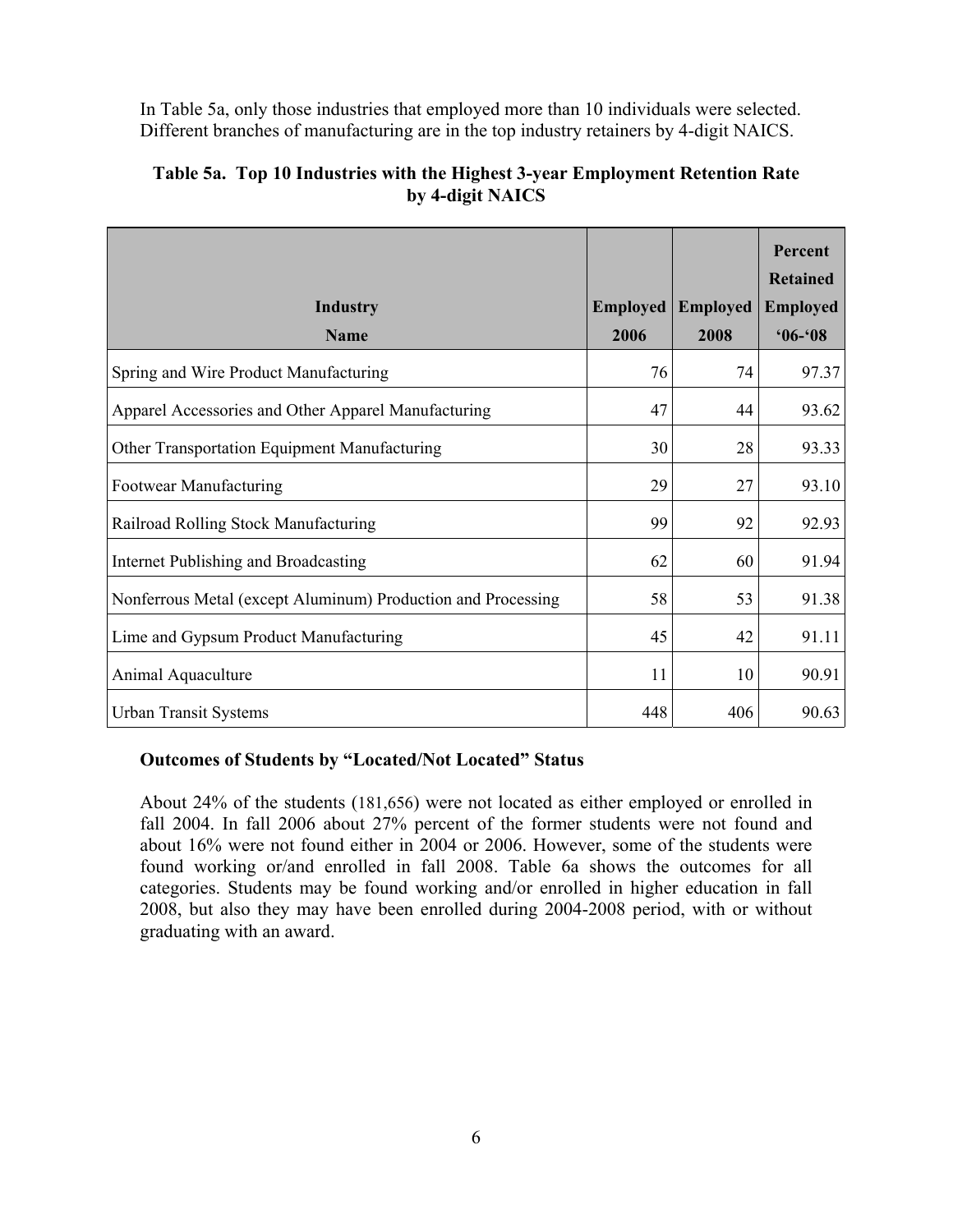# **Table 6a. Follow-up Outcomes by "Located/Not Located"**

| Group                     | <b>Total</b> | <b>Employed</b><br>2008 | $\frac{0}{0}$<br><b>Employed</b><br>2008 | <b>Enrolled</b><br>Fall<br>2008 | $\frac{0}{0}$<br><b>Enrolled</b><br>Fall<br>2008 | <b>Enrolled</b><br>during<br>5/3 years | $\frac{0}{0}$<br><b>Enrolled</b><br>during<br>5/3 years | <b>Graduated</b><br>during<br>5-3 years | $\frac{0}{0}$<br><b>Graduated</b><br>during<br>5/3 years |
|---------------------------|--------------|-------------------------|------------------------------------------|---------------------------------|--------------------------------------------------|----------------------------------------|---------------------------------------------------------|-----------------------------------------|----------------------------------------------------------|
|                           |              |                         |                                          |                                 | 2004                                             |                                        |                                                         |                                         |                                                          |
| Not Located<br>in 2004    | 181,656      | 57,507                  | 31.66                                    | 15,742                          | 8.67                                             | 49,067                                 | 27.01                                                   | 7,308                                   | 4.02                                                     |
| Located<br>in<br>2004     | 564,898      | 420,927                 | 74.51                                    | 92,970                          | 16.46                                            | 210,896                                | 37.33                                                   | 142,955                                 | 25.31                                                    |
| 2006                      |              |                         |                                          |                                 |                                                  |                                        |                                                         |                                         |                                                          |
| Not Located<br>in 2006    | 201,503      | 44,428                  | 22.05                                    | 9,951                           | 4.94                                             | 46,792                                 | 23.22                                                   | 15,113                                  | 7.50                                                     |
| Located<br>in<br>2006     | 545,051      | 434,006                 | 79.63                                    | 98,761                          | 18.12                                            | 213,171                                | 39.11                                                   | 135,150                                 | 24.80                                                    |
|                           |              |                         |                                          |                                 | 2008                                             |                                        |                                                         |                                         |                                                          |
| Not Located<br>in 2008    | 235,354      |                         |                                          |                                 |                                                  | 54,436                                 | 23.13                                                   | 28,809                                  | 12.24                                                    |
| Located<br>in<br>2008     | 509,959      | 478,434                 | 93.82                                    |                                 |                                                  | 204,567                                | 40.11                                                   | 121,180                                 | 23.76                                                    |
| Not Located<br>previously | 117,905      | 17,004                  | 14.42                                    | 4,392                           | 3.73                                             | 21,479                                 | 18.22                                                   | 1,531                                   | 1.30                                                     |
| Located prev.             | 628,649      | 461,430                 | 73.40                                    | 104,320                         | 16.59                                            | 238,484                                | 37.94                                                   | 148,732                                 | 23.66                                                    |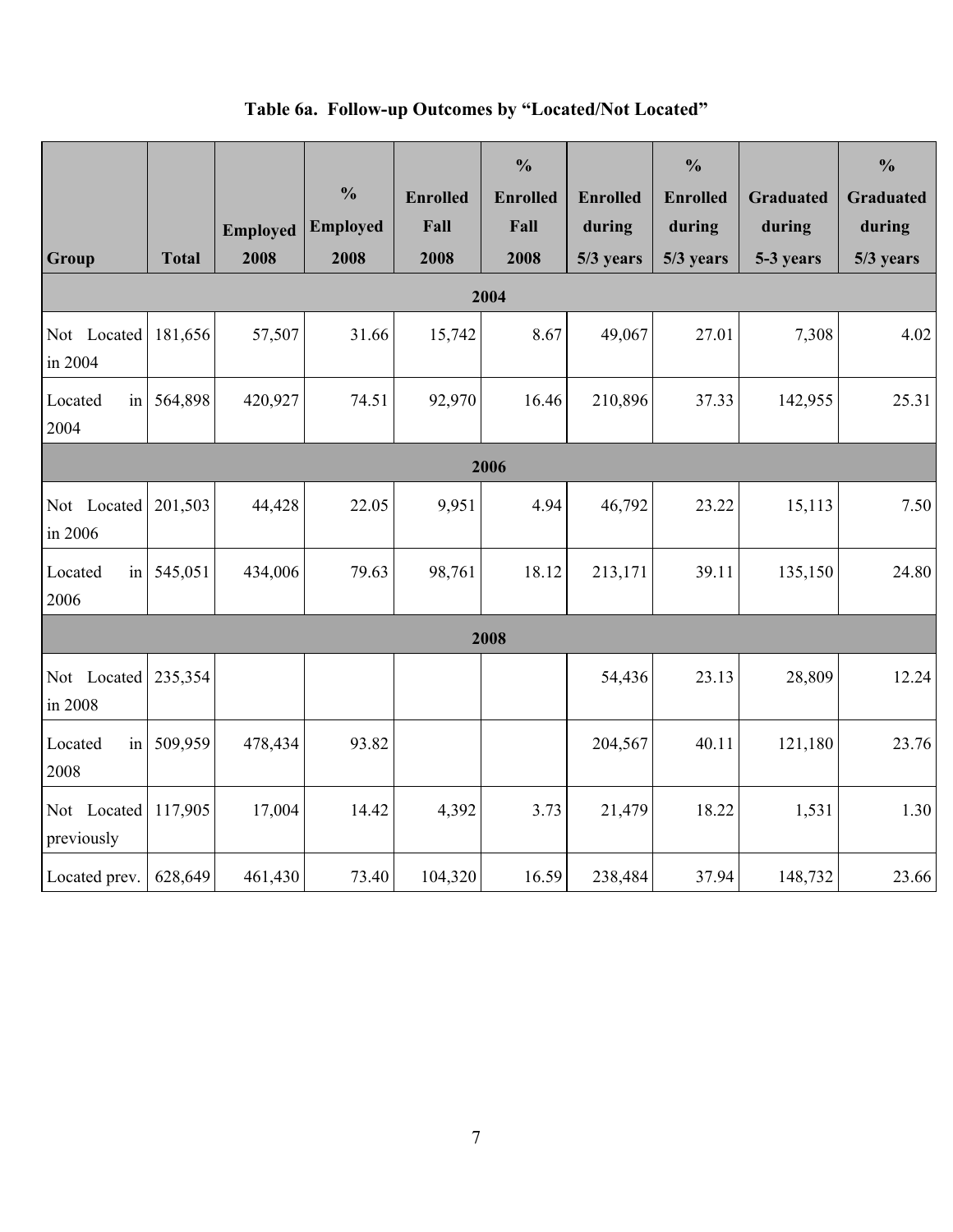Figure 1a shows that 55% of the total 2004 cohort either graduated with a degree or were enrolled without graduating, up eight percent from fall 2006 outcomes (47%).



*Figure 1a.* **Enrollment/Graduation of 2004 Exiters during 2004-2008** 

#### **Outcomes of Former Students between 2004 and 2008**

Of the original 2004 cohort 6.2% were graduates with a degree and/or certificate, 25.6% were transfers to a 4-year institution, and 68% left their institutions without transferring or graduating. During the 3-years, between 2005 and 2007 these former students were found either enrolled or graduating, as shown in Tables 7a and 8a.

**Table 7a. Follow-up Outcomes between 2004 and 2008 (graduation)** 

| <b>Status in</b> |              |                     | % that did | Did Not         | % that did   |
|------------------|--------------|---------------------|------------|-----------------|--------------|
| 2005             | <b>Total</b> | <b>Did Graduate</b> | graduate   | <b>Graduate</b> | not graduate |
| <b>Graduates</b> | 49,248       | 14,181              | 28.80      | 35,067          | 71.20        |
| <b>Transfers</b> | 190,224      | 113,086             | 59.45      | 77,138          | 40.55        |
| <b>Leavers</b>   | 507,082      | 22.996              | 4.53       | 484,086         | 95.47        |
| <b>Total</b>     | 746,554      | 150,263             | 20.13      | 596,291         | 79.87        |

|  |  |  |  |  |  | Table 8a. Follow-up Outcomes between 2004 and 2008 (enrollment) |
|--|--|--|--|--|--|-----------------------------------------------------------------|
|--|--|--|--|--|--|-----------------------------------------------------------------|

| <b>Status in</b> |              |                 |            | <b>Not</b>      | $\%$ Not        |
|------------------|--------------|-----------------|------------|-----------------|-----------------|
| 2005             | <b>Total</b> | <b>Enrolled</b> | % Enrolled | <b>Enrolled</b> | <b>Enrolled</b> |
| <b>Graduates</b> | 49,248       | 15,475          | 31.42      | 33,773          | 68.58           |
| <b>Transfers</b> | 190,224      | 69,426          | 36.50      | 120,798         | 63.50           |
| <b>Leavers</b>   | 507,082      | 175,062         | 34.52      | 332,020         | 65.48           |
| <b>Total</b>     | 746,554      | 259,963         | 34.82      | 486,591         | 65.18           |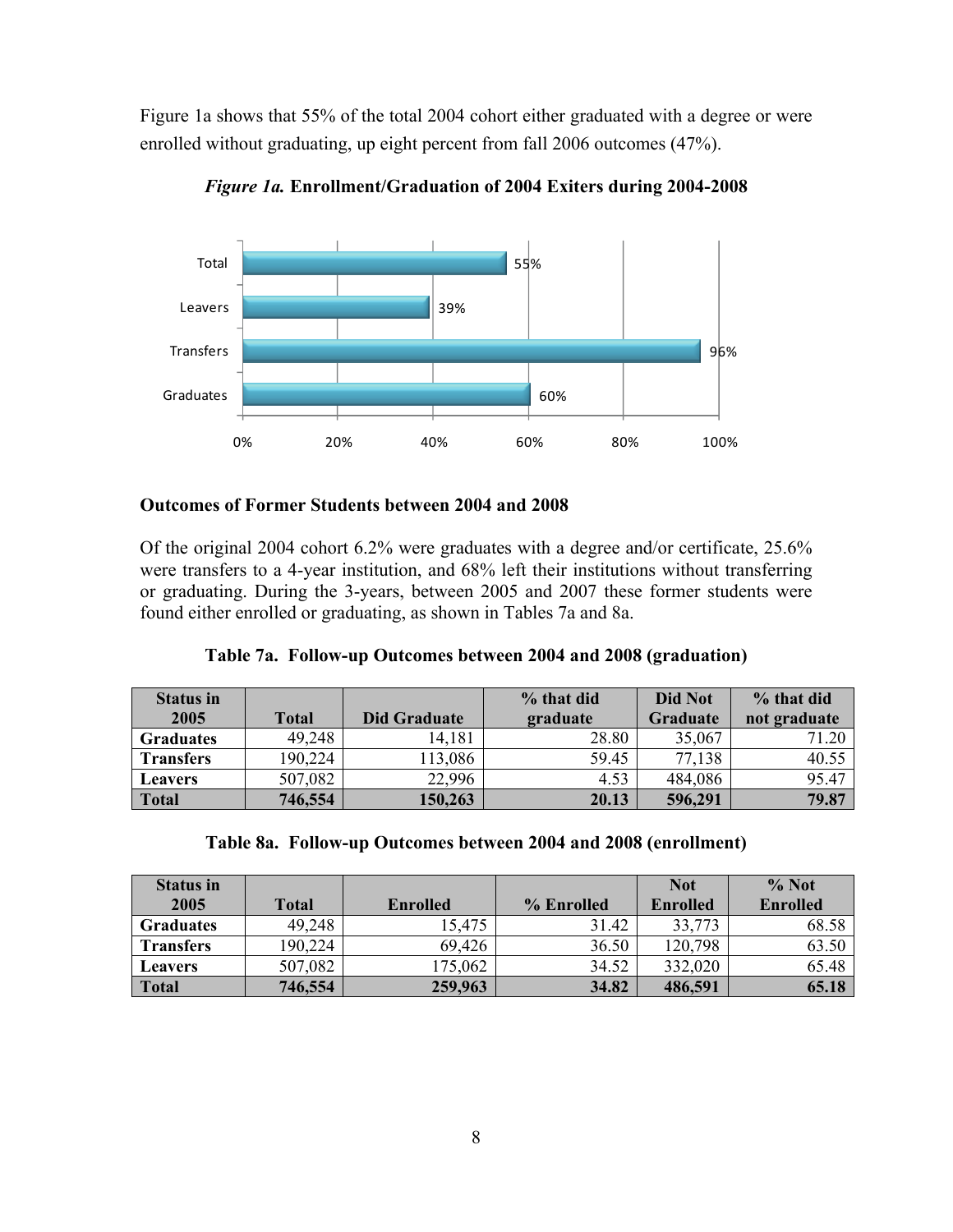#### **Outcomes of Former Students in Fall 2008**

Figure 2a depicts the post-exit achievements by the type of degree /award earned during the five years. About 54% of the total degree earners work, down from 65% in 2006. Doctoral degree earners have a high percentage (51%) of "not located" in Texas, which suggest that they may have left the state. The highest wages in the  $4<sup>th</sup>$  quarter of 2008 are for Bachelor's degrees (when considering undergraduate degrees only), with a quarterly median wage of \$10,334. The doctoral degrees earners have the highest median wage in all categories.



# *Figure 2a.* **Follow-up Activities in the 4th Quarter of 2008 by the Type of Degree/Award Earned During the Five Years**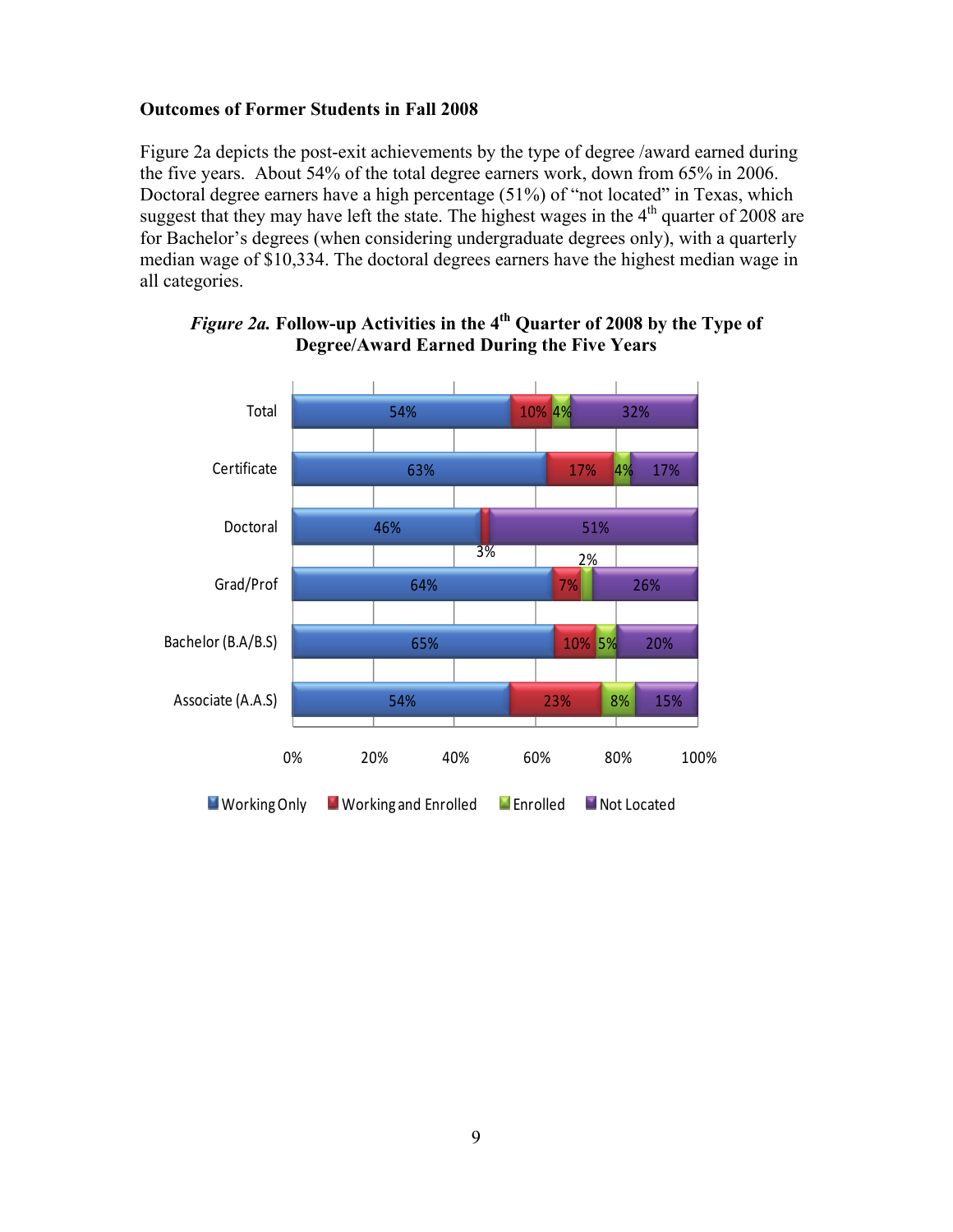Figure 3a shows the outcomes by gender whereas Figure 4a shows by ethnicity. Even though females are more likely to work (66% vs 62% for males), males have a higher quarterly median wage at \$9,772 versus \$7,800 for females. The graduates earned more than the transfers and both of them earned more than leavers; there is a difference between graduates and leavers for males (graduates: \$11,037 transfers: \$9,356 leavers: \$9,791) and females (graduates: \$9,002 transfers: \$8,827 leavers: \$7,158). The difference in number of people in each ethnic group makes it difficult to estimate if the differences in wages are due to ethnicity or to cohort effect.



*Figure 3a.* **Follow-up Activities in the 4th Quarter of 2008 by Gender (All Exiters)** 



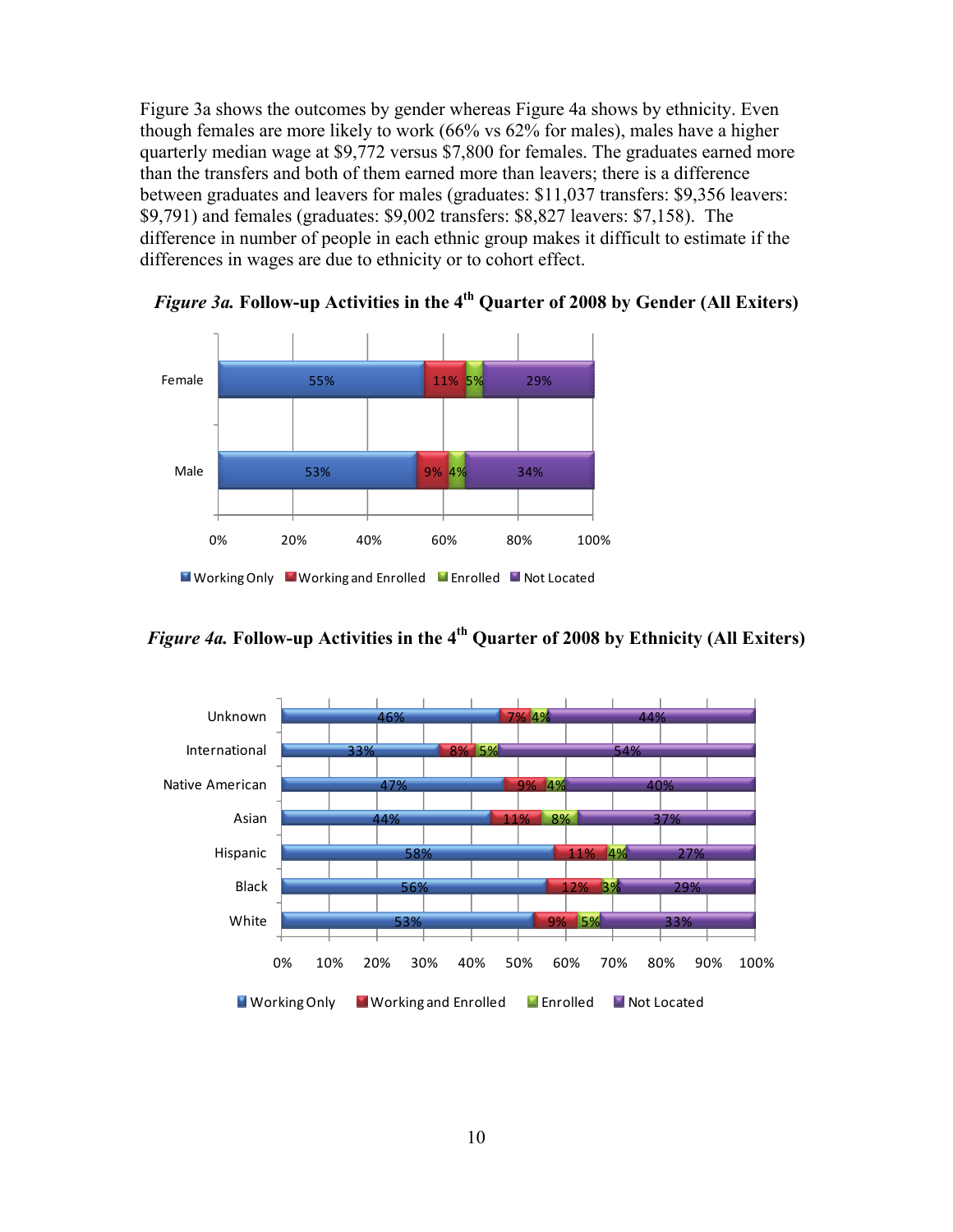Figure 5a shows post-exit results for type of exiters as they were defined in 2004. The transfer students are more likely to be enrolled five years later; the graduates and leavers are more likely to work only or not to be located. The median income in the 4<sup>th</sup> quarter of 2008 for all those who were working was highest for graduates (\$9,749) and transfers (\$9,003). The leavers are more likely not to be found (37%) or to work for lower wages (\$8,231).



*Figure 5a.* **Follow-up Activities in the 4th Quarter of 2008 by Type of Exiter as of 2004 (All Exiters)**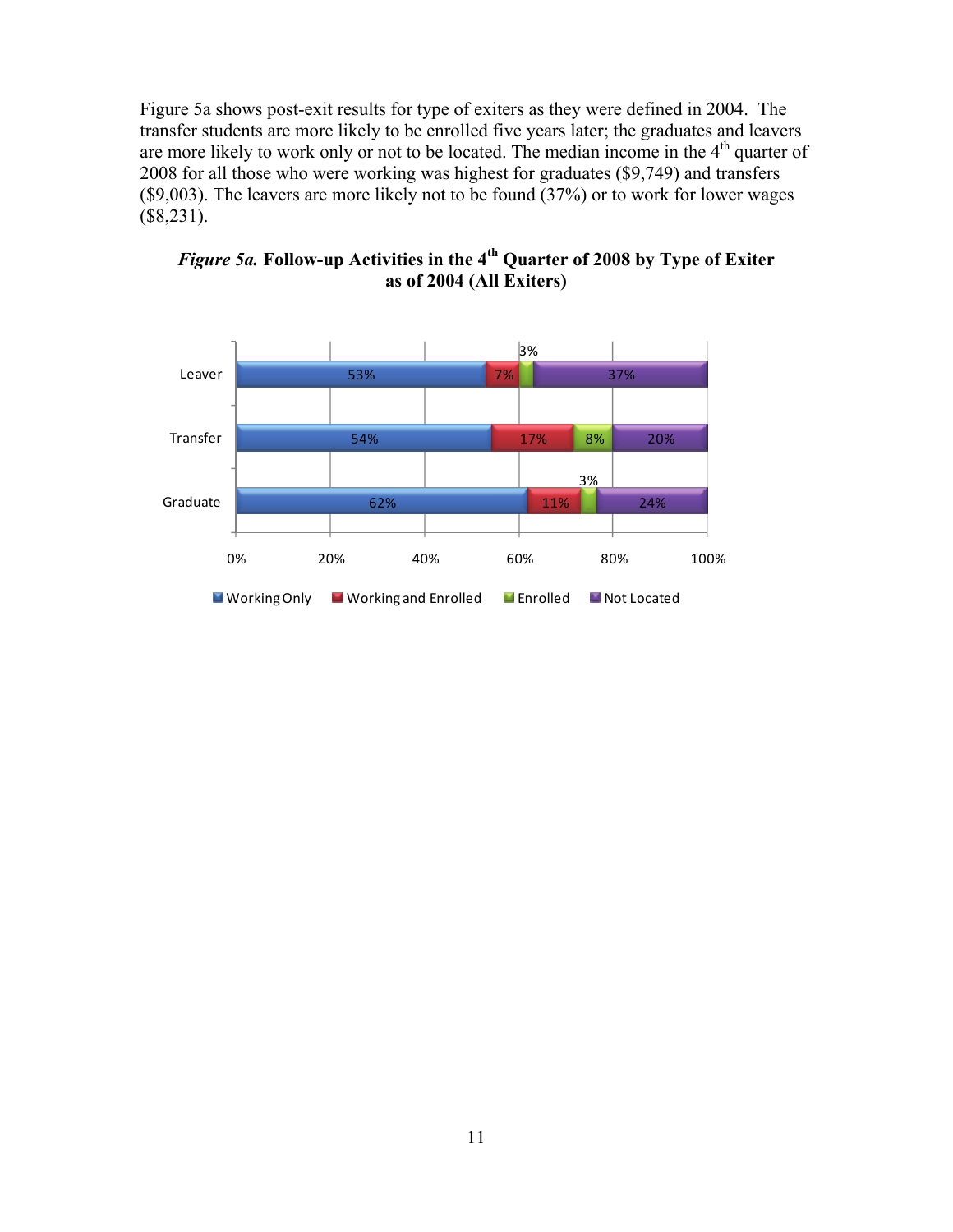Table 9a shows the top 10 industries for employment in Fall 2008 for the 2004 community college exiters. Seventy percent of them are identical with the top 10 industries of employment in 2004.

| Table 9a. Top 10 Most Common Industries for 2004 CTC Exiters Working in Fall |
|------------------------------------------------------------------------------|
| 2008 by 4-digit NAICS codes                                                  |

| Industry                                              | <b>Employed</b> | % of All<br>Working |
|-------------------------------------------------------|-----------------|---------------------|
| <b>Elementary and Secondary Schools</b>               | 47,433          | 10.05               |
| General Medical and Surgical Hospitals                | 28,835          | 6.11                |
| Legislative,<br>Other<br>Executive,<br>General<br>and | 24,676          | 5.23                |
| Government Support                                    |                 |                     |
| <b>Employment Services</b>                            | 21,370          | 4.53                |
| <b>Full-Service Restaurants</b>                       | 14,247          | 3.02                |
| Depository Credit Intermediation                      | 10,096          | 2.14                |
| Offices of Physicians                                 | 9,109           | 1.93                |
| Limited-Service Eating Places                         | 8,695           | 1.84                |
| Home Health Care Services                             | 8,481           | 1.80                |
| Colleges, Universities, and Professional Schools      | 8,475           | 1.80                |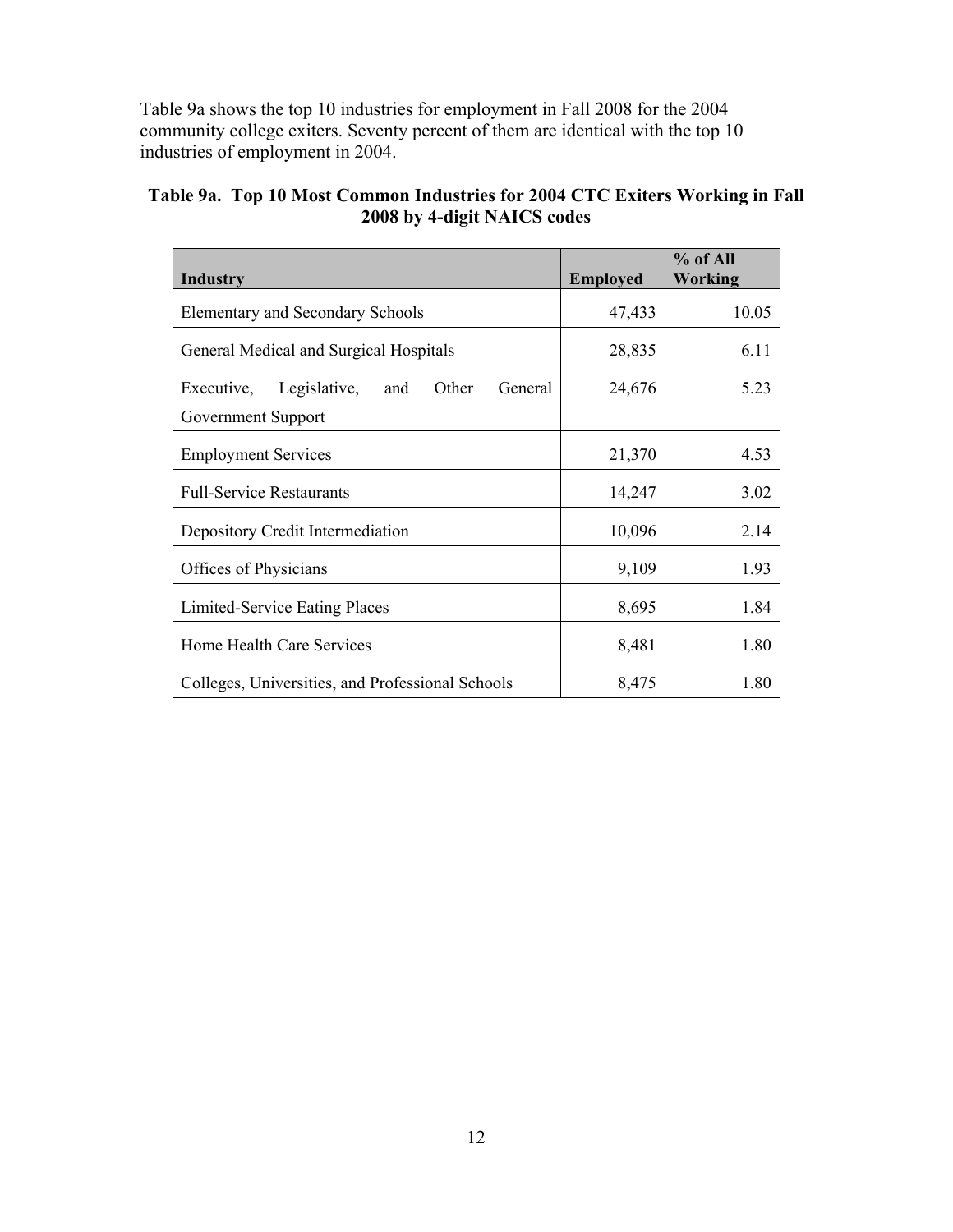The exiters that were still enrolled in Fall 2007 were found mainly in universities (see Table 10a). However, the top 10 institutions for leavers were half community colleges (5 out of 10), whereas for graduates and transfers there are no community colleges in the top 10 preferred institutions.

| <b>Institution</b>               | <b>Enrolled</b> | % of All<br><b>Enrolled</b> |
|----------------------------------|-----------------|-----------------------------|
| <b>INIVERSITY OF HOUSTON</b>     | 3.698           | 3.40                        |
| <b>INIVERSITY OF NORTH TEXAS</b> | 3472            | 3 19                        |
| HOUSTON COMMUNITY COLLEGE        | 3.122           | 2.87                        |
| <b>TEXAS A&amp;M UNIVERSITY</b>  | 3.061           | 2.82                        |
| <b>U. OF TEXAS AT ARLINGTON</b>  | 3.060           | 2.81                        |
| TEXAS STATE UNIV - SAN MARCOS    | 2.900           | 2.67                        |
| AUSTIN COMMUNITY COLLEGE         | 2.601           | 2.39                        |
| <b>U. OF TEXAS AT AUSTIN</b>     | 2.584           | 2.38                        |
| OF TEXAS AT SAN ANTONIO          | 2.440           | 2 24                        |
| TEXAS TECH UNIVERSITY            | 2 1 3 5         | .96                         |

**Table 10a. Top 10 Institutions for 2004 Exiters Pursing Additional Education in Fall 2008** 

About a quarter (24%) of 2004 CTC exiters still pursuing additional education were enrolled in occupationally specific majors, the most popular being nursing (see Table 11a).

| Table 11a. Top 10 Majors for 2004 CTC Exiters Pursuing Additional Education |
|-----------------------------------------------------------------------------|
| in Fall 2008 By 4-digit 2000 CIP                                            |

| <b>Major</b>                                              | Enrolled | $%$ of All<br><b>Enrolled</b> |
|-----------------------------------------------------------|----------|-------------------------------|
| Liberal Arts and Sciences. General Studies and            | 13.424   | 12 35                         |
| <b>Nursing</b>                                            | 8.518    | 7.84                          |
| <b>Business Administration. Management and Operations</b> | 5.429    | 499                           |
| Multi-/Interdisciplinary Studies Other                    | 5428     | 4 9 9                         |
| <b>Undeclared</b>                                         | 5 305    | 488                           |
| Criminal Justice and Corrections                          | 4.587    | 4 2 2                         |
| Business/Commerce, General                                | 2.596    | 2 3 9                         |
| Allied Health Diagnostic. Intervention, and Treatment     | 2 3 5 1  | 2.16                          |
| <b>Accounting and Related Services</b>                    | 2.281    | 2.10                          |
| Biology General                                           | ว ววเ    | 04                            |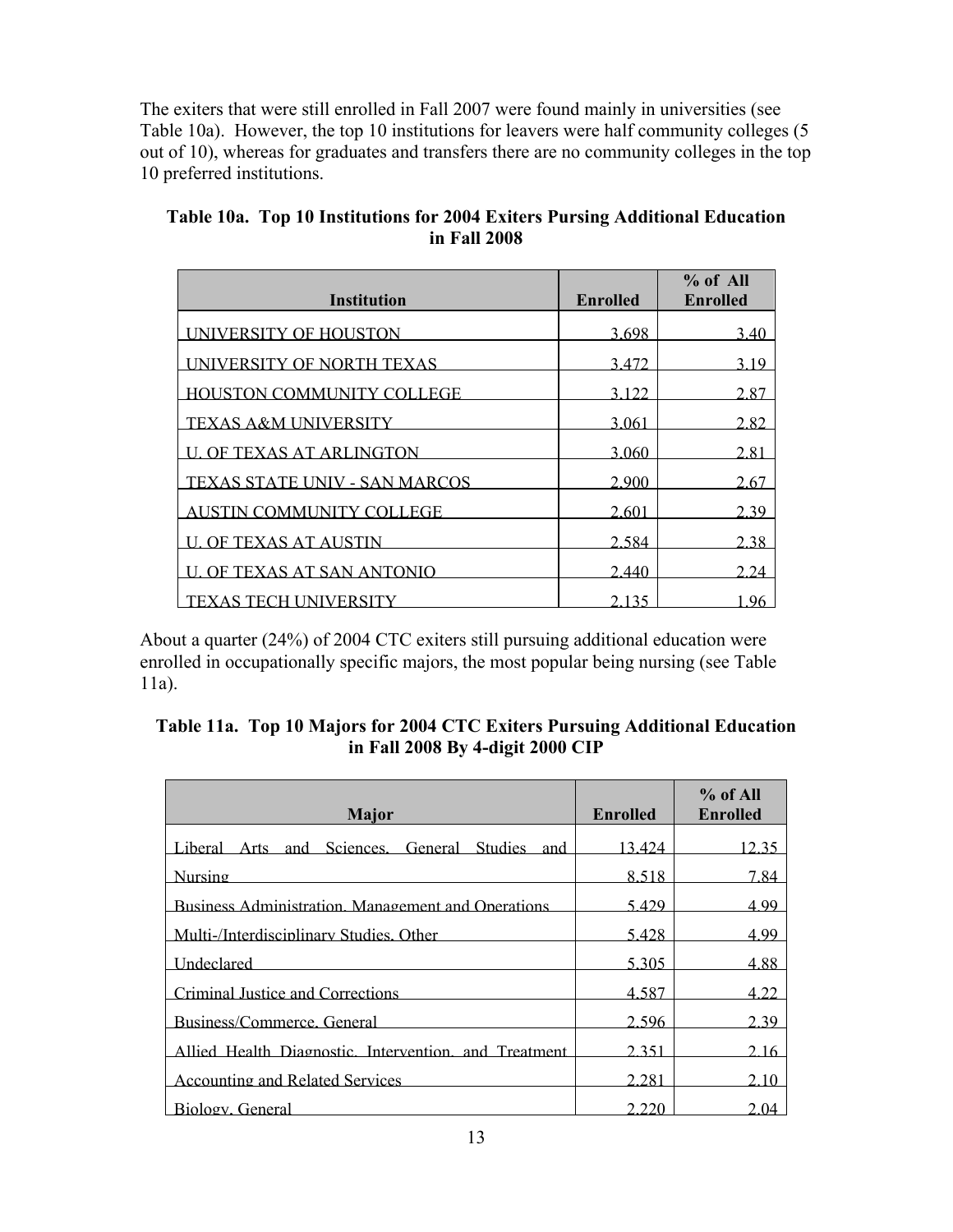|                         | <b>Total</b>    |            | Pct of   |                   | Pct of          |            | Pct of          | <b>For-Profit</b>   | Pct of          |
|-------------------------|-----------------|------------|----------|-------------------|-----------------|------------|-----------------|---------------------|-----------------|
| Category                | <b>Enrolled</b> | <b>CTC</b> | Enrolled | <b>University</b> | <b>Enrolled</b> | <b>HSC</b> | <b>Enrolled</b> | <b>Institutions</b> | <b>Enrolled</b> |
| Enrolled (All Exiters)  | 32,766          | 11,490     | 35.07    | 18,484            | 56.41           | 2,074      | 6.33            | 718                 | 2.19            |
| Both (All Exiters)      | 75,946          | 36,592     | 48.18    | 36,092            | 47.52           | 1,163      | 1.53            | 2,099               | 2.76            |
| All Enrolled (All       | 108,712         | 48,082     | 44.23    | 54,576            | 50.20           | 3,237      | 2.98            | 2,817               | 2.59            |
| Exiters)                |                 |            |          |                   |                 |            |                 |                     |                 |
| Enrolled (Graduates)    | 1,538           | 513        | 33.36    | 954               | 62.03           | 55         | 3.58            | 16                  | 1.04            |
| Both (Graduates)        | 5,621           | 2,483      | 44.17    | 2,930             | 52.13           | 106        | 1.89            | 102                 | 1.81            |
| All Enrolled            | 7,159           | 2,996      | 41.85    | 3,884             | 54.25           | 161        | 2.25            | 118                 | 1.65            |
| (Graduates)             |                 |            |          |                   |                 |            |                 |                     |                 |
| Enrolled (Transfer)     | 16,150          | 2,727      | 16.89    | 11,558            | 71.57           | 1,680      | 10.40           | 185                 | 1.15            |
| Both (Transfer)         | 32,918          | 9,442      | 28.68    | 22,103            | 67.15           | 820        | 2.49            | 553                 | 1.68            |
| All Enrolled (Transfer) | 49,068          | 12,169     | 24.80    | 33,661            | 68.60           | 2,500      | 5.09            | 738                 | 1.50            |
| Enrolled (Leavers)      | 15,078          | 8,250      | 54.72    | 5,972             | 39.61           | 339        | 2.25            | 517                 | 3.43            |
| Both (Leavers)          | 37,407          | 24,667     | 65.94    | 11,059            | 29.56           | 237        | 0.63            | 1,444               | 3.86            |
| All Enrolled (Leavers)  | 52,485          | 32,917     | 62.72    | 17,031            | 32.45           | 576        | 1.10            | 1,961               | 3.74            |

# **Table 12a. Type of Institution Preferred by 2004 CTC Exiters that Continue Their Education in Fall 2008**

# **B. Universities and Health-Related Institutions**

There are 35 public universities and nine health-related institutions with a statewide mission to provide undergraduate and graduate education in programs designed to address the education and training requirements of Texas.

# **Seed Records**

For fiscal year (FY) 2004 a total of 240,772 former students enrolled in universities were included in the analysis. Five years later, about 65% of the cohort (156,237 individuals) was found working and almost 13% (31,993 individuals) were still enrolled in a postsecondary institution. About 31% were not located either in the higher education databases or in the TWC's Unemployment Insurance (UI) wage records. Table 1b shows a breakdown of the outcomes by student 2004 exit status.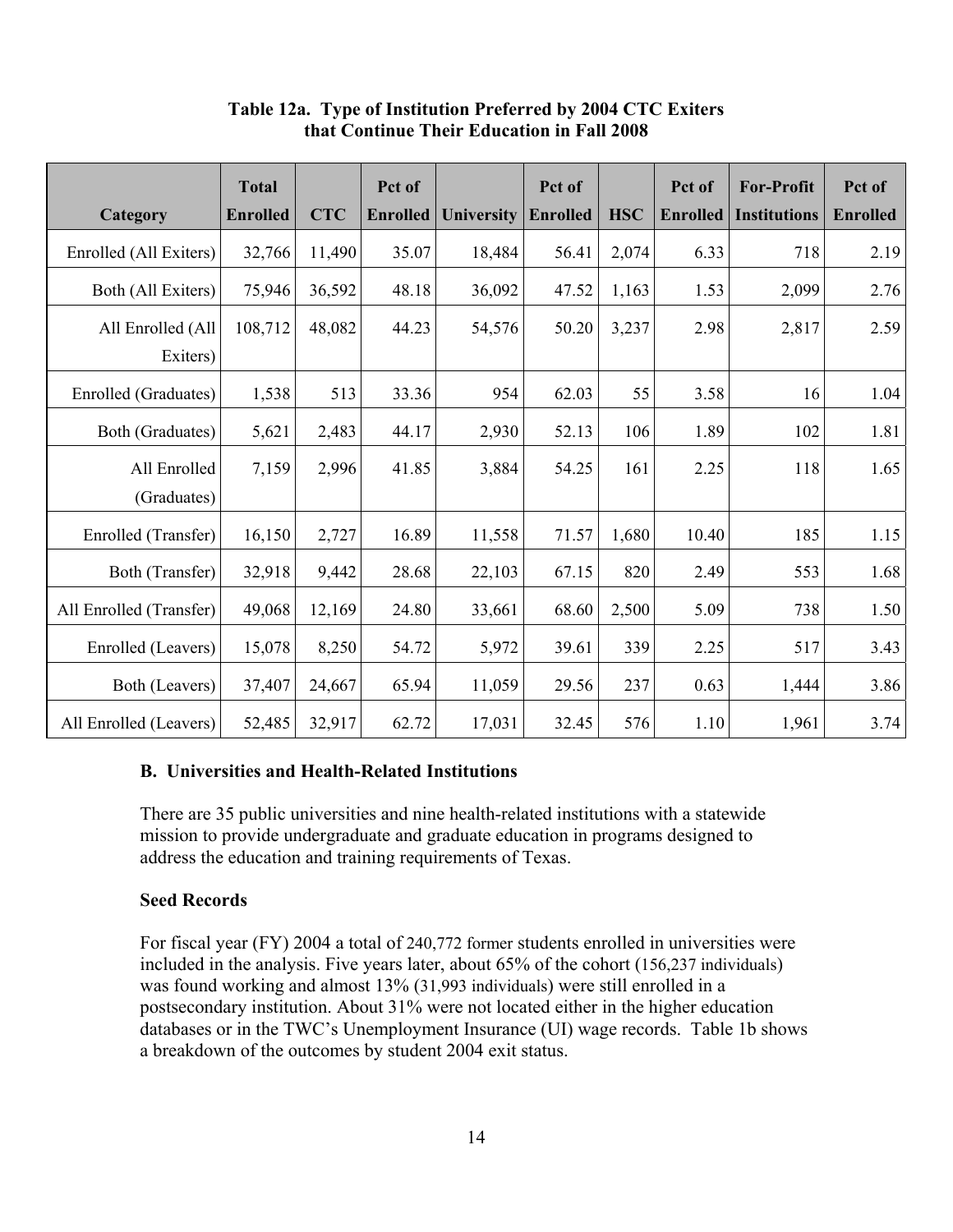|                    |         | $%$ of        | All            | % of All | All             | $%$ of All      | <b>Not</b> | % Not          |
|--------------------|---------|---------------|----------------|----------|-----------------|-----------------|------------|----------------|
| <b>Exit Status</b> | N       | <b>Cohort</b> | <b>Working</b> | Working  | <b>Enrolled</b> | <b>Enrolled</b> | Located    | <b>Located</b> |
| Graduates          | 93,917  | 39%           | 59,545         | 63%      | 8,021           | 9%              | 32,205     | 34%            |
| Transfers          | 40,553  | 17%           | 28,856         | 71       | 11,116          | 27%             | 8,133      | 20%            |
| Leavers            | 106,302 | 44%           | 67,836         | 64%      | 12,856          | 12%             | 34,864     | 33%            |
| Total              | 240,772 | 100%          | 156,237        | 65%      | 31,993          | 13%             | 75,202     | 31%            |

# **Table 1b. Seed Records by Exit Status**

#### **Retention in Employment**

The data in Table 2a shows that about 76% of the individuals employed in the  $4<sup>th</sup>$  quarter of 2004 are still employed in the  $4<sup>th</sup>$  quarter of 2008 and 84% of those employed in 2006 are still employed in 2008.

Tables 3a and 4a show the top ten industries by retention rate by 2-digit NAICS code. The government, education services and finance and insurance are the highest retainers.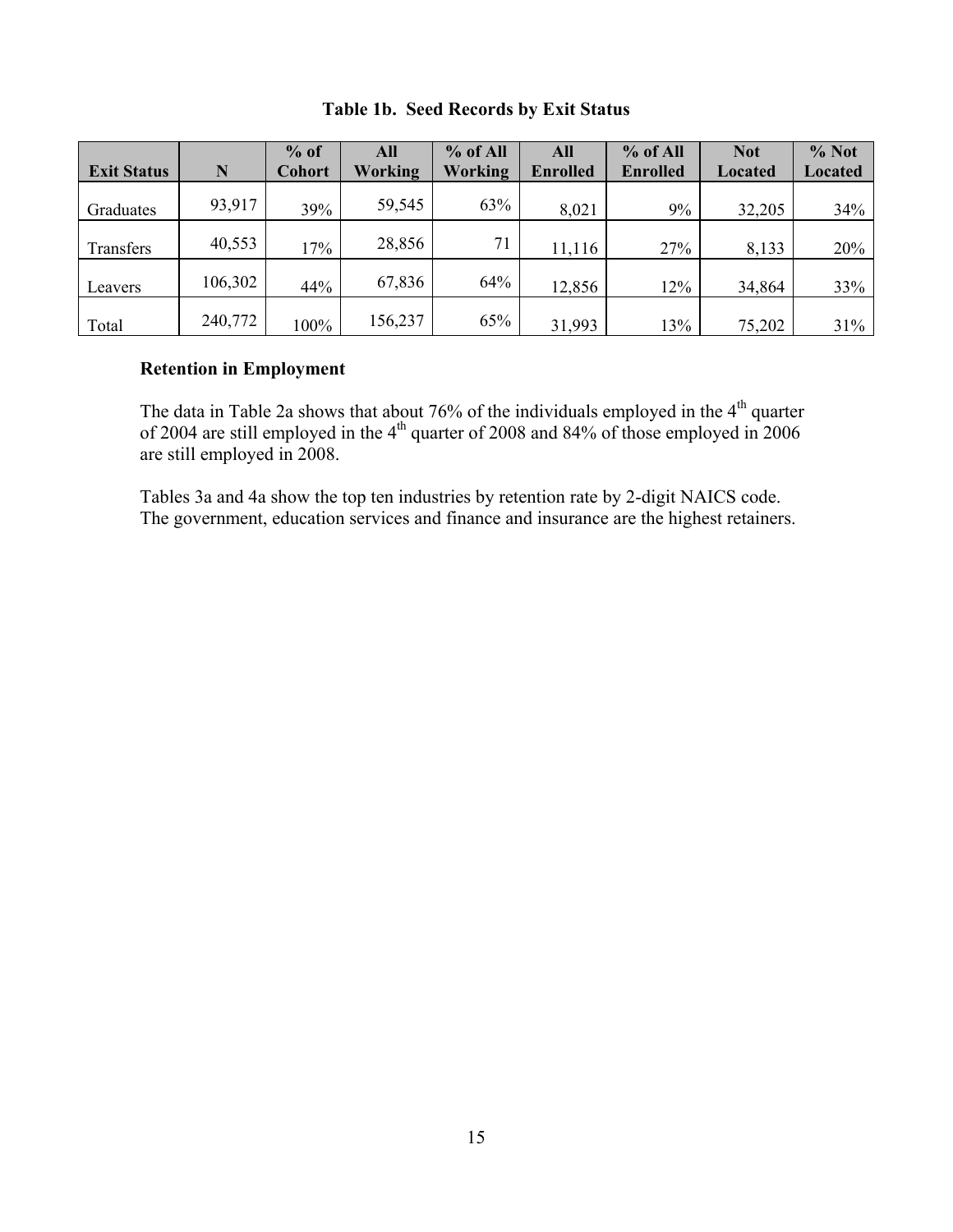| $\sim$ $\sim$ $\sim$<br>ì |
|---------------------------|
| I                         |
| rantin<br>p               |
| 2b.<br>2<br>É             |

| Group         | Total   | Employed<br>Percent<br>2004 | $\bf Employed$<br>Percent<br>2006 | Employed<br>2008 | ${\bf Emplo}\bf{yed}$<br>Percent<br>2008 | Employed<br>Retained<br>$80,-10$ , | Employed<br>Retained<br>$80,-90,$ | Employed<br>Retained<br>Percent<br>$80,-10$ , | Employed<br>Retained<br>Percent<br>$80.-90$ |
|---------------|---------|-----------------------------|-----------------------------------|------------------|------------------------------------------|------------------------------------|-----------------------------------|-----------------------------------------------|---------------------------------------------|
| Female        | 135,165 | 71.35                       | 70.15                             | 91,915           | 68.00                                    | 75,423                             | 80,588                            | 78.20                                         | 84.99                                       |
| Male          | 105,607 | 64.91                       | 63.45                             | 64,322           | 60.91                                    | 50,040                             | 54,822                            | 73.00                                         | 81.82                                       |
|               |         |                             |                                   |                  |                                          |                                    |                                   |                                               |                                             |
| White         | 133,273 | 69.18                       | 66.80                             | 85,249           | 63.97                                    | 68,383                             | 73,399                            | 74.17                                         | 82.45                                       |
| <b>Black</b>  | 27,651  | 73.06                       | 74.16                             | 20,081           | 72.62                                    | 16,433                             | 17,781                            | 81.35                                         | 86.71                                       |
| Hispanic      | 51,617  | 74.41                       | 75.88                             | 38,577           | 74.74                                    | 31,726                             | 34,253                            | 82.60                                         | 87.45                                       |
| Asian         | 13,372  | 59.49                       | 57.18                             | 7,439            | 55.63                                    | 5,342                              | 5,953                             | 67.15                                         | 77.86                                       |
| Native Amer.  | 1,321   | 62.91                       | 60.26                             | 768              | 58.14                                    | 605                                | 642                               | 72.80                                         | 80.65                                       |
| International | 11,173  | 35.44                       | 29.97                             | 2,875            | 25.73                                    | 2,010                              | 2,319                             | 50.76                                         | 69.24                                       |
| Unknown       | 2,365   | 60.72                       | 56.53                             | 1,248            | 52.77                                    | 964                                | 1,063                             | 67.13                                         | 79.51                                       |
| Total         | 240,772 | 68.52                       | 67.21                             | 156,237          | 64.89                                    | 125,463                            | 135,410                           | 76.04                                         | 83.67                                       |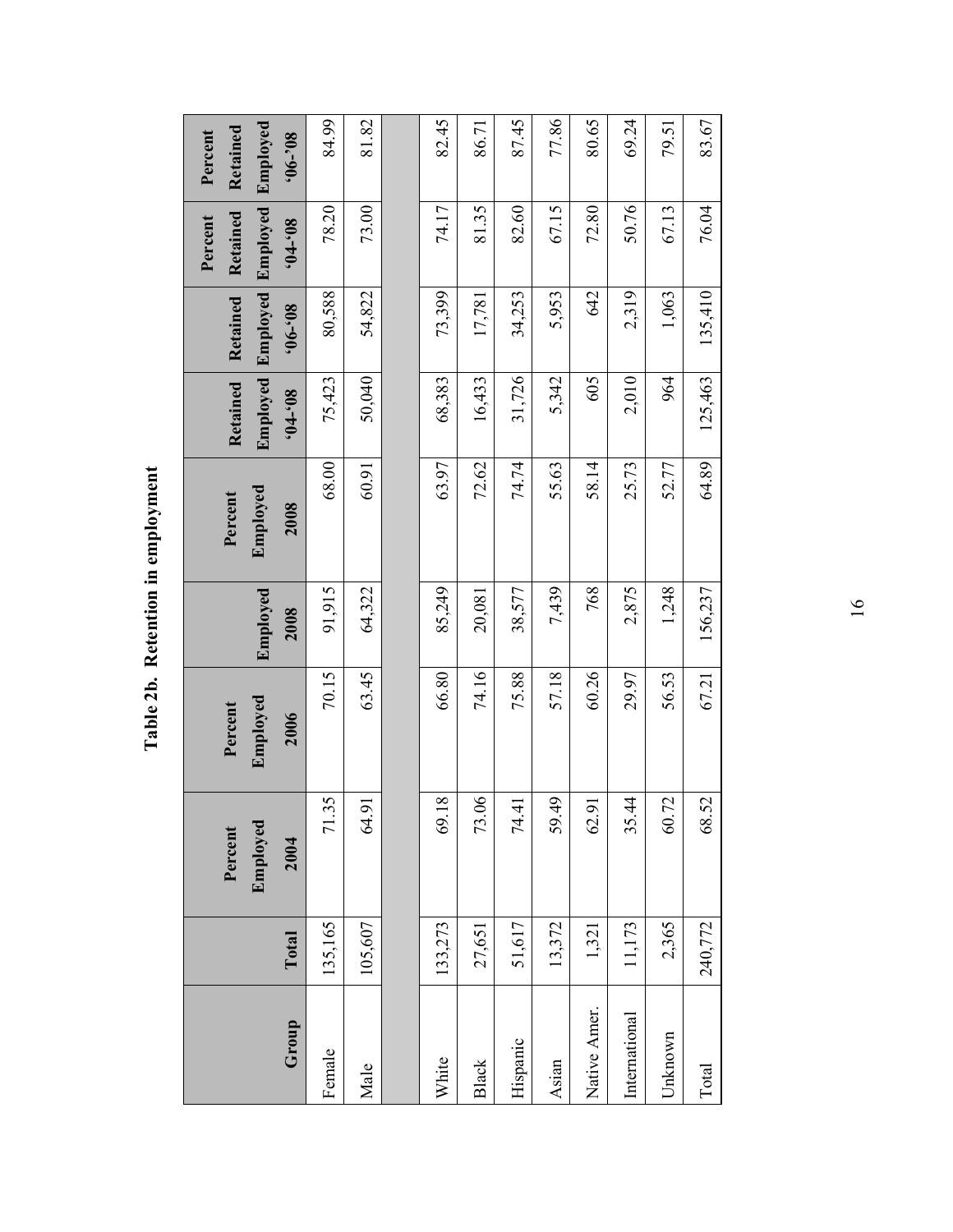|                                   |                 |                 | Percent<br><b>Retained</b> |
|-----------------------------------|-----------------|-----------------|----------------------------|
| <b>Industry</b>                   | <b>Employed</b> | <b>Employed</b> | <b>Employed</b>            |
| <b>Name</b>                       | 2004            | 2008            | $04 - 08$                  |
| <b>Educational Services</b>       | 47,095          | 38,729          | 82.24                      |
| Government                        | 5,309           | 4,337           | 81.69                      |
| Transportation & Warehousing      | 873             | 684             | 78.35                      |
| Finance & Insurance               | 8,031           | 6,196           | 77.15                      |
| Retail Trade                      | 21,557          | 16,519          | 76.63                      |
| Real Estate & Rental & Leasing    | 2,647           | 2,015           | 76.12                      |
| Arts, Entertainment, & Recreation | 2,514           | 1,886           | 75.02                      |
| Other Services, Ex. Government    | 2937            | 2,201           | 74.94                      |
| Accommodation & Food Services     | 13,655          | 10,215          | 74.81                      |
| Information                       | 4,006           | 2,994           | 74.74                      |

# **Table 3b. Top 10 Industries with the Highest 5-year Employment Retention Rate by 2-digit NAICS**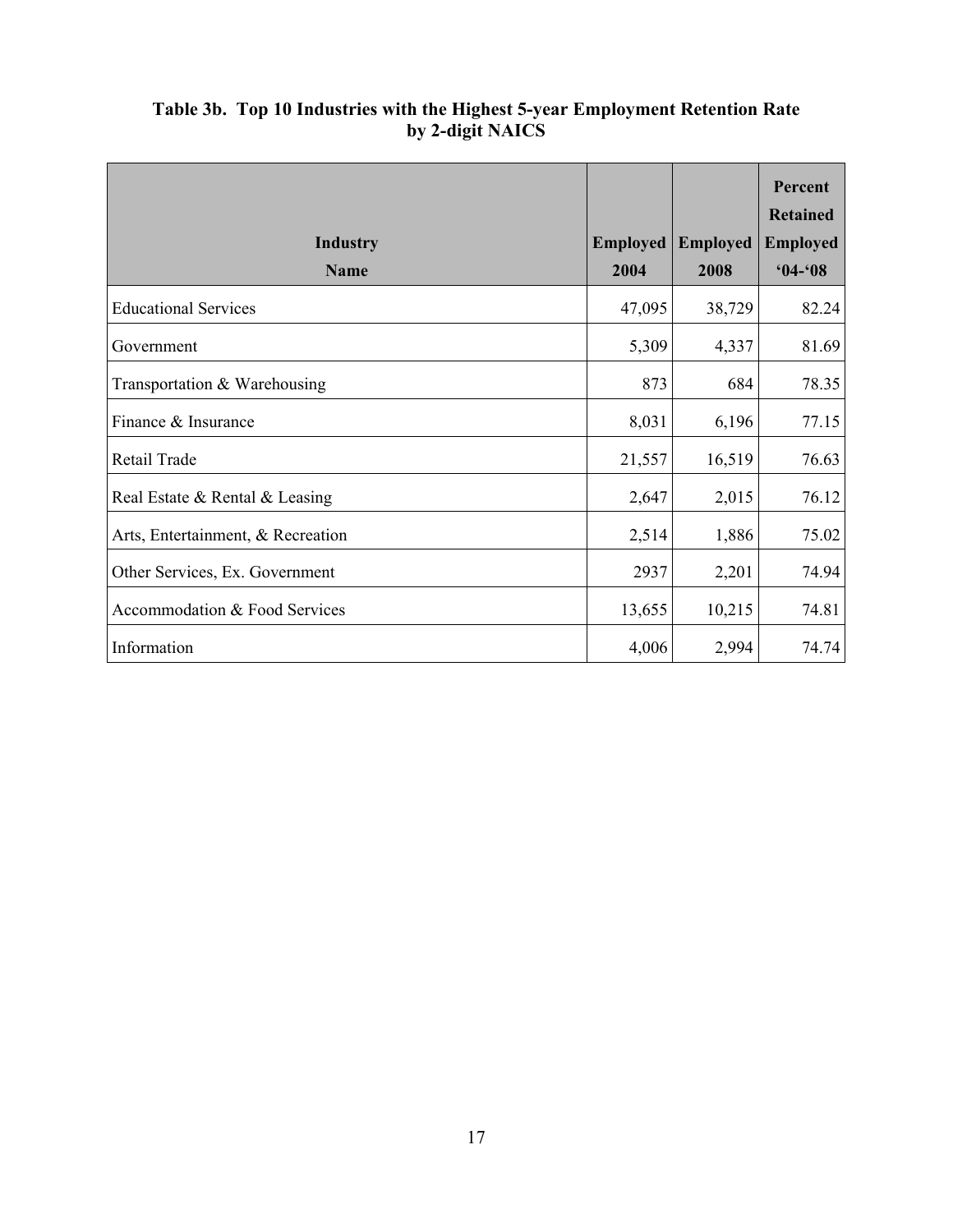|                                       |                 |                 | Percent<br><b>Retained</b> |
|---------------------------------------|-----------------|-----------------|----------------------------|
| <b>Industry</b>                       | <b>Employed</b> | <b>Employed</b> | <b>Employed</b>            |
| <b>Name</b>                           | 2006            | 2008            | $96 - 08$                  |
| Government                            | 6,236           | 5,576           | 89.00                      |
| <b>Educational Services</b>           | 47,321          | 42,009          | 88.61                      |
| Finance & Insurance                   | 9,662           | 8,291           | 84.89                      |
| Transportation & Warehousing          | 755             | 638             | 84.11                      |
| Information                           | 4,100           | 3,438           | 83.10                      |
| Management of Companies & Enterprises | 258             | 215             | 82.95                      |
| Retail Trade                          | 10,427          | 8,666           | 82.74                      |
| Real Estate & Rental & Leasing        | 2,437           | 2,032           | 82.52                      |
| Health Care & Social Assistance       | 17,502          | 14,525          | 82.19                      |
| Manufacturing                         | 662             | 548             | 82.02                      |

# **Table 4b. Top 10 Industries with the Highest 3-year Employment Retention Rate by 2-digit NAICS**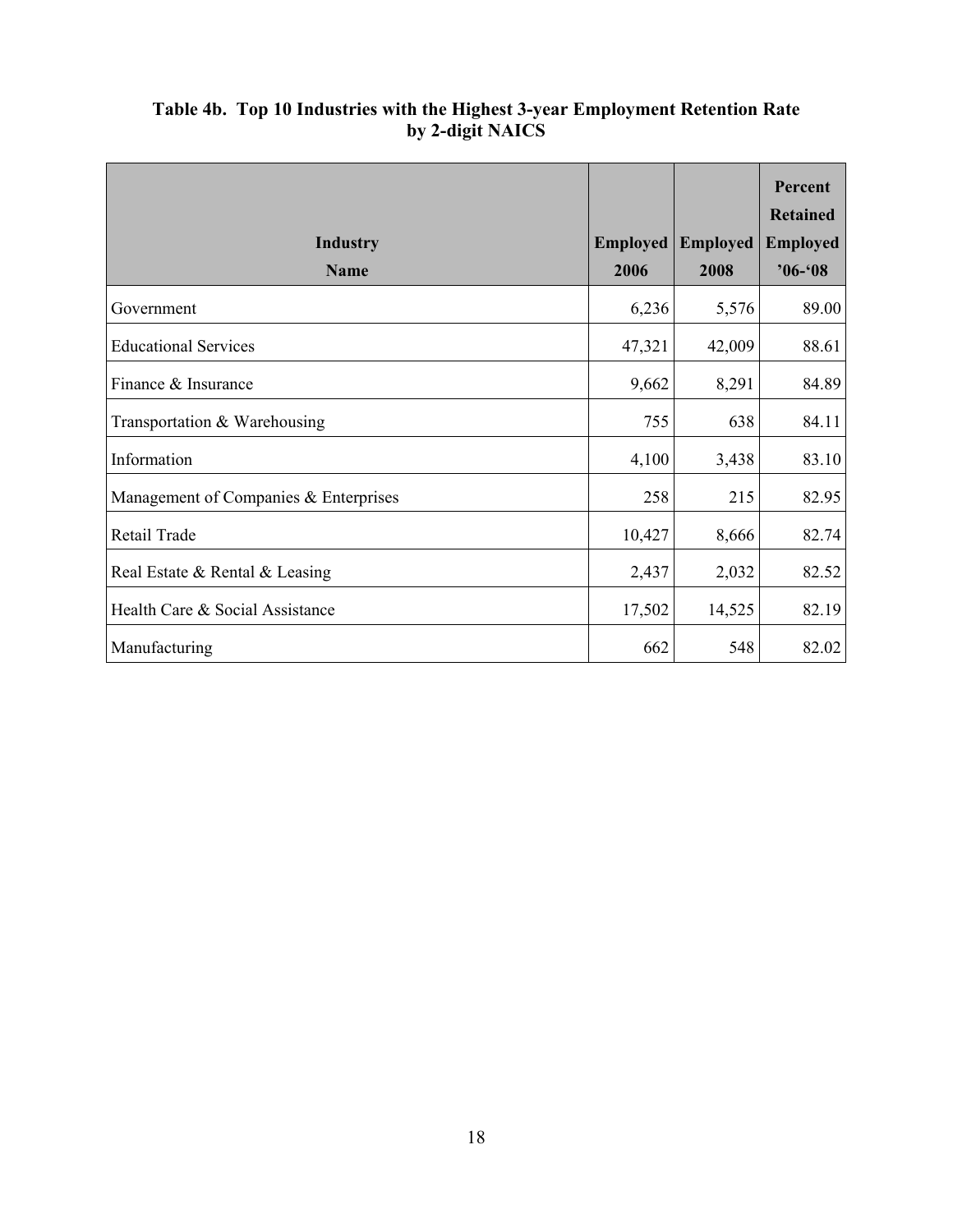In Tables 5b and 6b, only those industries that employed more than 10 individuals were selected. Different branches of manufacturing are in the top industry retainers by 4-digit NAICS.

|                                                 |                 |                 | Percent<br><b>Retained</b> |
|-------------------------------------------------|-----------------|-----------------|----------------------------|
| <b>Industry</b>                                 | <b>Employed</b> | <b>Employed</b> | <b>Employed</b>            |
| <b>Name</b>                                     | 2004            | 2008            | $04 - 08$                  |
| Other Leather and Allied Product Manufacturing  | 16              | 15              | 93.75                      |
| Alumina and Aluminum Production and Processing  | 13              | 12              | 92.31                      |
| Administration of Economic Programs             | 151             | 139             | 92.05                      |
| Household Appliance Manufacturing               | 12              | 11              | 91.67                      |
| Gambling Industries                             | 11              | 10              | 90.91                      |
| Death Care Services                             | 72              | 64              | 88.89                      |
| Other Nonmetallic Mineral Product Manufacturing | 56              | 49              | 87.50                      |
| <b>Elementary and Secondary Schools</b>         | 34,561          | 29,922          | 86.58                      |
| Highway, Street, and Bridge Construction        | 279             | 239             | 85.66                      |
| Administration of Human Resource Programs       | 350             | 298             | 85.14                      |

# **Table 5b. Top 10 Industries with the Highest 3-year Employment Retention Rate by 4-digit NAICS**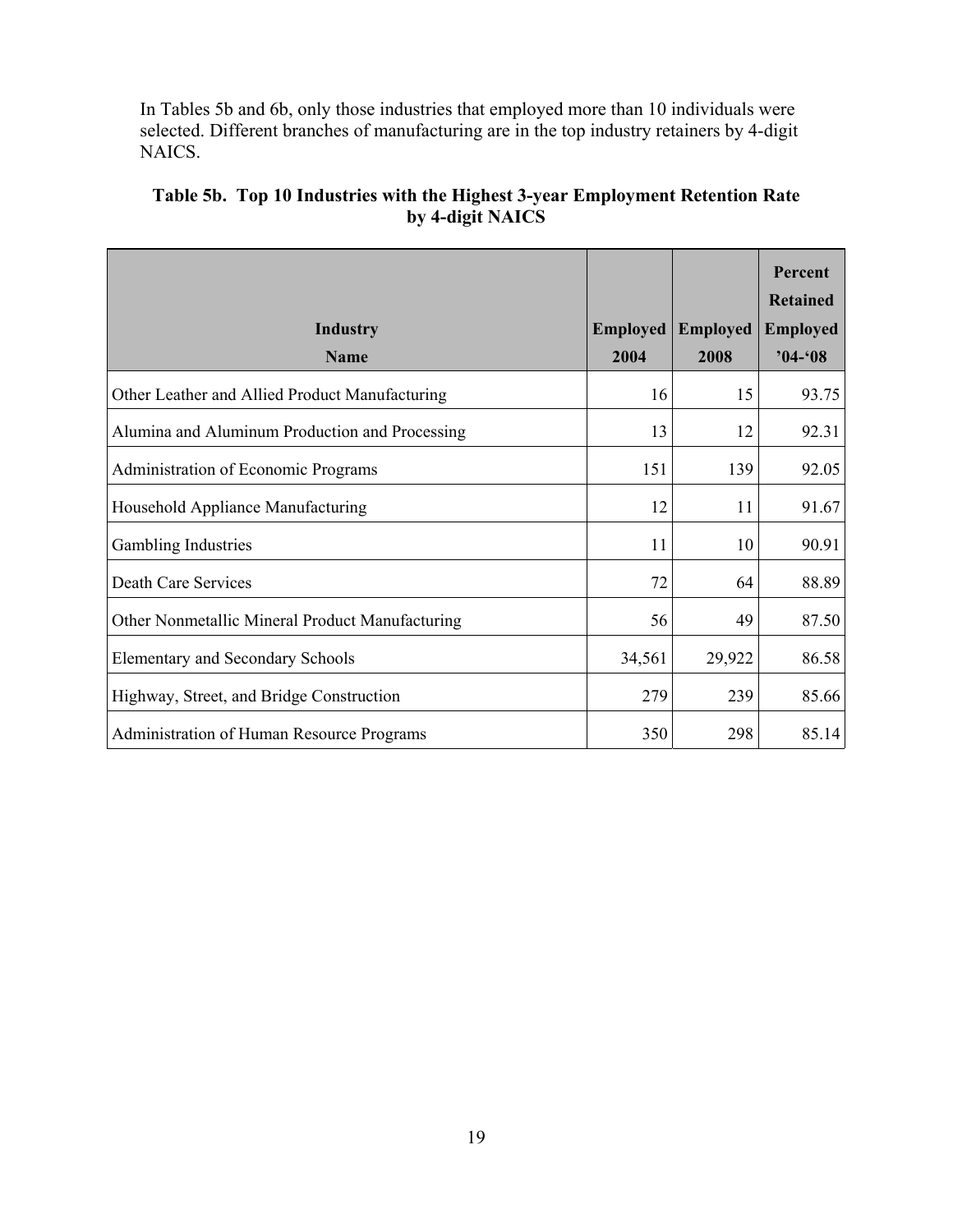| Table 6b. Top 10 Industries with the Highest 3-year Employment Retention Rate |
|-------------------------------------------------------------------------------|
| by 4-digit NAICS                                                              |

|                                                |                 |                 | Percent<br><b>Retained</b> |
|------------------------------------------------|-----------------|-----------------|----------------------------|
| <b>Industry</b>                                | <b>Employed</b> | <b>Employed</b> | <b>Employed</b>            |
| <b>Name</b>                                    | 2006            | 2008            | $96 - 08$                  |
| Glass and Glass Product Manufacturing          | 21              | 22              | 100.0                      |
| Alumina and Aluminum Production and Processing | 18              | 18              | 100.0                      |
| Foundries                                      | 21              | 20              | 95.24                      |
| <b>Death Care Services</b>                     | 79              | 74              | 93.67                      |
| <b>Other Animal Production</b>                 | 15              | 14              | 93.33                      |
| Other Ambulatory Health Care Services          | 375             | 347             | 92.27                      |
| Fabric Mills                                   | 12              | 11              | 91.67                      |
| Other Leather and Allied Product Manufacturing | 12              | 11              | 91.67                      |
| <b>Waste Treatment and Disposal</b>            | 60              | 57              | 91.67                      |
| <b>Elementary and Secondary Schools</b>        | 35,620          | 32,646          | 91.60                      |

# **Outcomes of Former students by "Located/Not Located" Status**

About 23% of the students (56,098) were not located as either employed or enrolled in fall 2004. In fall 2006 about 26% percent of the former students were not found and about 15% were not found either in 2004 or 2006. However, some of the students were found working or/and enrolled in fall 2008. Table 7b shows the outcomes for all categories. Students may be found working and/or enrolled in higher education in fall 2008, but also they may have been enrolled during 2004-2008 period, with or without graduating with an award.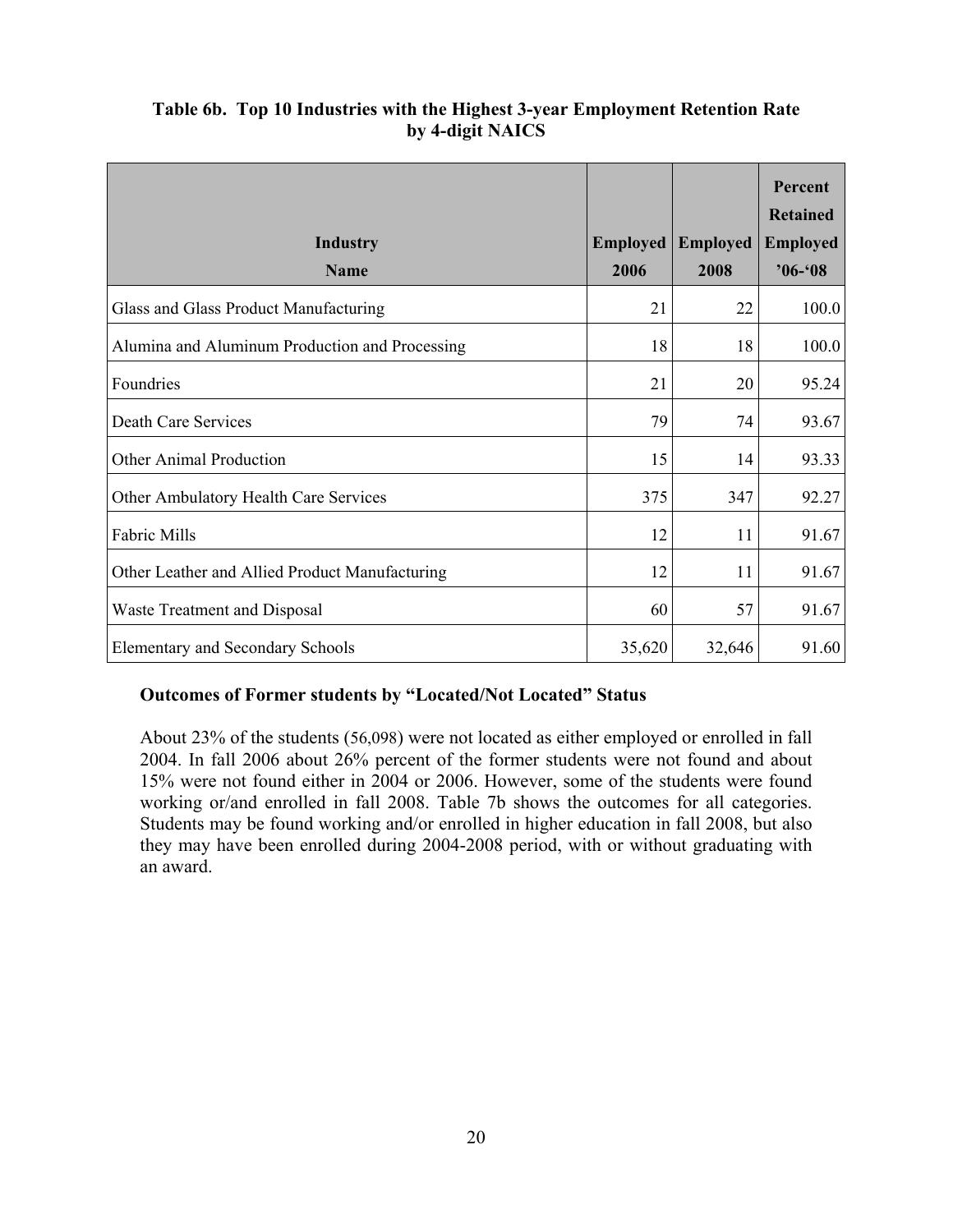| Group                     | <b>Total</b> | <b>Employed</b><br>2008 | $\frac{0}{0}$<br><b>Employed</b><br>2008 | <b>Enrolled</b><br>Fall08 | $\frac{0}{0}$<br><b>Enrolled</b><br>Fall08 | <b>Enrolled</b><br>during<br>5/3 years | $\frac{0}{0}$<br><b>Enrolled</b><br>during<br>5/3 years | <b>Graduated</b><br>during<br>5-3 years | $\frac{0}{0}$<br><b>Graduated</b><br>during<br>5/3 years |  |  |
|---------------------------|--------------|-------------------------|------------------------------------------|---------------------------|--------------------------------------------|----------------------------------------|---------------------------------------------------------|-----------------------------------------|----------------------------------------------------------|--|--|
|                           |              |                         |                                          |                           | 2004                                       |                                        |                                                         |                                         |                                                          |  |  |
| Not Located<br>in 2004    | 56,098       | 19,103                  | 34.05                                    | 4,439                     | 7.91                                       | 10,637                                 | 18.96                                                   | 5,144                                   | 9.17                                                     |  |  |
| Located<br>in<br>2004     | 184,674      | 137,134                 | 74.26                                    | 27,554                    | 14.92                                      | 60,101                                 | 32.54                                                   | 38,991                                  | 21.11                                                    |  |  |
| 2006                      |              |                         |                                          |                           |                                            |                                        |                                                         |                                         |                                                          |  |  |
| Not Located<br>in 2006    | 62,521       | 12,619                  | 20.18                                    | 2,771                     | 4.43                                       | 10,153                                 | 16.24                                                   | 5,309                                   | 8.49                                                     |  |  |
| Located<br>in<br>2006     | 178,251      | 143,618                 | 80.57                                    | 29,222                    | 16.39                                      | 60,585                                 | 33.99                                                   | 38,826                                  | 21.78                                                    |  |  |
|                           |              |                         |                                          |                           | 2008                                       |                                        |                                                         |                                         |                                                          |  |  |
| Not Located<br>in 2008    | 75,202       |                         |                                          |                           |                                            | 12,696                                 | 16.88                                                   | 10,312                                  | 13.71                                                    |  |  |
| Located<br>in<br>2008     | 165,060      | 156,237                 | 94.65                                    | 31,483                    | 19.07                                      | 57,620                                 | 34.91                                                   | 33,738                                  | 20.44                                                    |  |  |
| Not Located<br>previously | 35,834       | 4,997                   | 13.94                                    | 1,216                     | 3.39                                       | 3,779                                  | 10.55                                                   | 1,661                                   | 4.64                                                     |  |  |
| Located prev.             | 204,938      | 151,240                 | 73.80                                    | 30,777                    | 15.02                                      | 66,959                                 | 32.67                                                   | 42,474                                  | 20.73                                                    |  |  |

# **Table 7b. Follow-up Outcomes by "Located/Not Located"**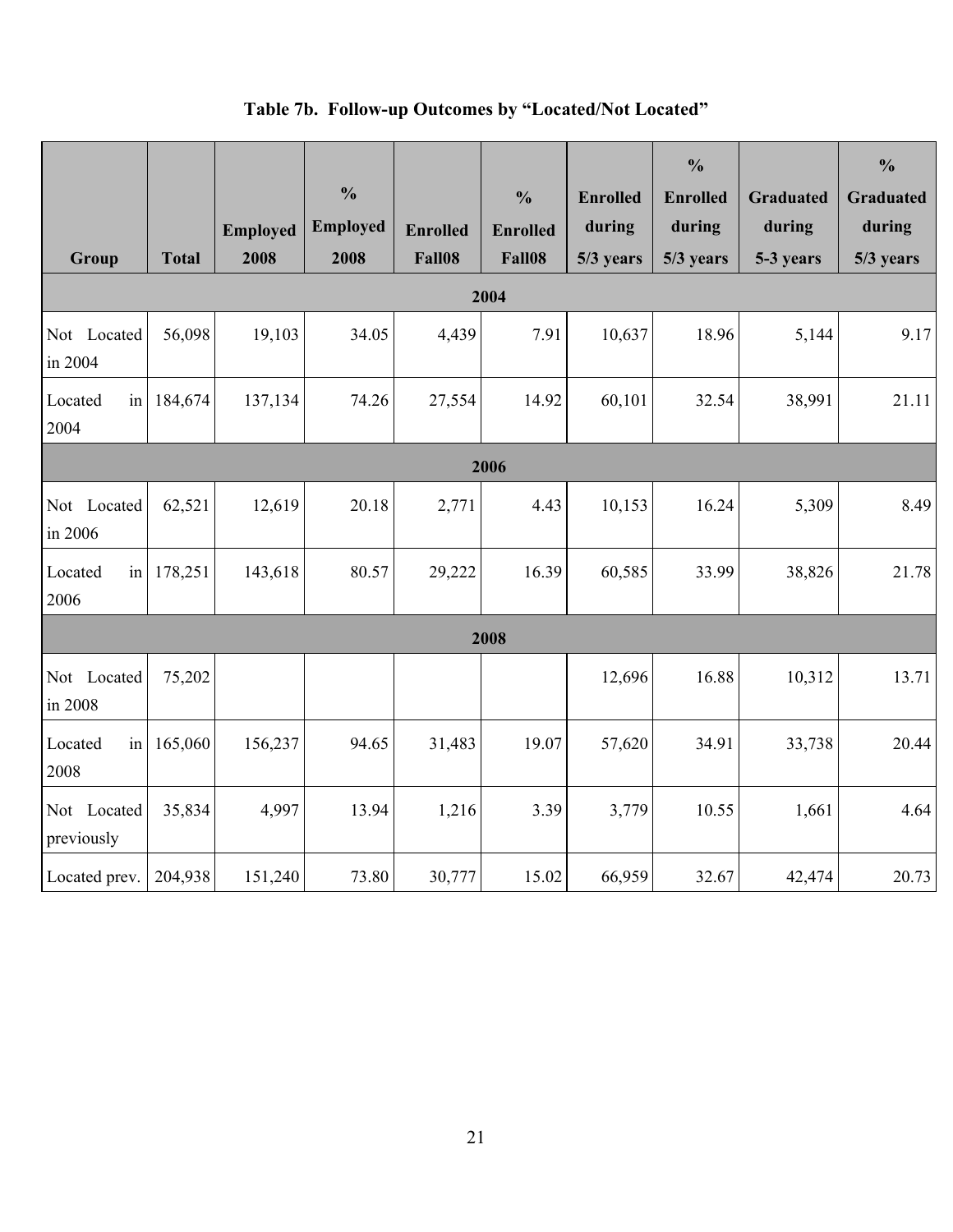#### **Outcomes of Former students between 2004 and 2008**

Of the original 2004 cohort 39% were graduates, 17% were transfers to another 4-year institution, and 44% left their institutions without transferring or graduating. During the 5-years, between 2004 and 2008 these former students were found either enrolled or graduating, as shown in Tables 8b and 9b.

| <b>Status in</b><br>2004 | <b>Total</b> | <b>Did Graduate</b> | % that did<br>graduate | <b>Did Not</b><br>Graduate | % that did<br>not graduate |
|--------------------------|--------------|---------------------|------------------------|----------------------------|----------------------------|
| <b>Graduates</b>         | 93,917       | 9,322               | 9.93                   | 94,595                     | 90.07                      |
| <b>Transfers</b>         | 40,553       | 20,592              | 50.78                  | 19,961                     | 49.22                      |
| <b>Leavers</b>           | 106,302      | 14,221              | 13.38                  | 92,081                     | 86.62                      |
| <b>Total</b>             | 240,772      | 44,135              | 18.33                  | 196,637                    | 81.67                      |

**Table 8b. Follow-up Outcomes between 2004 and 2008 (graduation)** 

**Table 9b. Follow-up Outcomes between 2004 and 2008 (enrollment)** 

| <b>Status in</b><br>2004 | <b>Total</b> | <b>Enrolled</b> | % Enrolled | <b>Not</b><br><b>Enrolled</b> | % Not<br><b>Enrolled</b> |
|--------------------------|--------------|-----------------|------------|-------------------------------|--------------------------|
| <b>Graduates</b>         | 93,917       | 20,681          | 22.02      | 73,236                        | 77.98                    |
| <b>Transfers</b>         | 40,553       | 17,909          | 44.16      | 22,644                        | 55.84                    |
| <b>Leavers</b>           | 106,302      | 32,148          | 30.24      | 74,154                        | 69.76                    |
| <b>Total</b>             | 240,772      | 70,738          | 29.38      | 170,034                       | 70.62                    |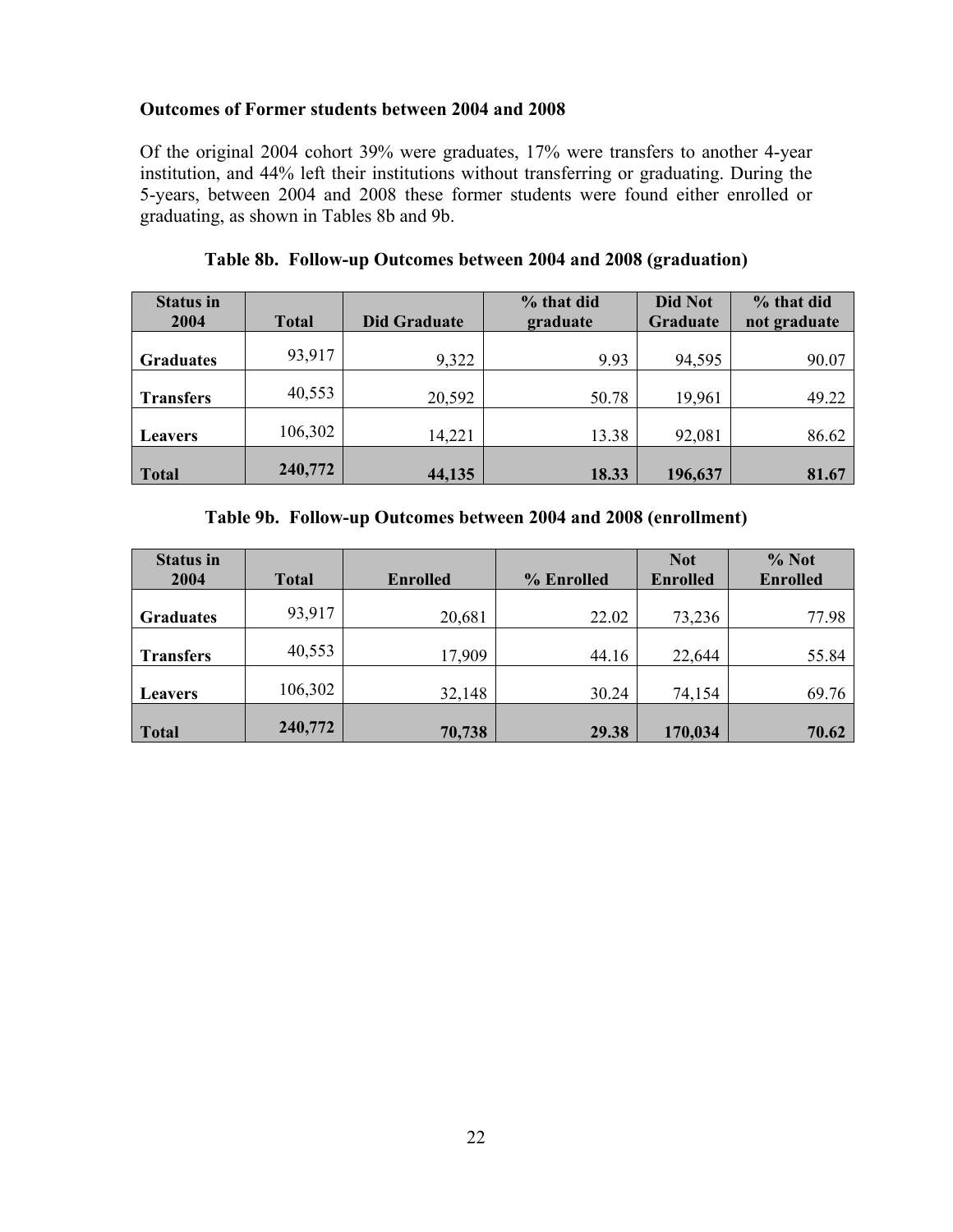



#### **Outcomes of Former students in Fall 2008**

Figure 2b depicts the post-exit achievements by the type of degree /award earned during the three years. Almost 72% of the degree earners work, with the exception of doctoral degree earners. A higher percentage of doctorate degrees earners (56%) are not found as they are more likely to move out of state. The highest wages in the  $4<sup>th</sup>$  quarter of 2008 are for doctoral degrees, with a quarterly median wage of \$14,927. The doctoral degrees earners have the highest median wage in almost all categories.



# *Figure 2b.* **Follow-up Activities in the 4th Quarter of 2008 by the Type of Degree/Award Earned During the Five Years**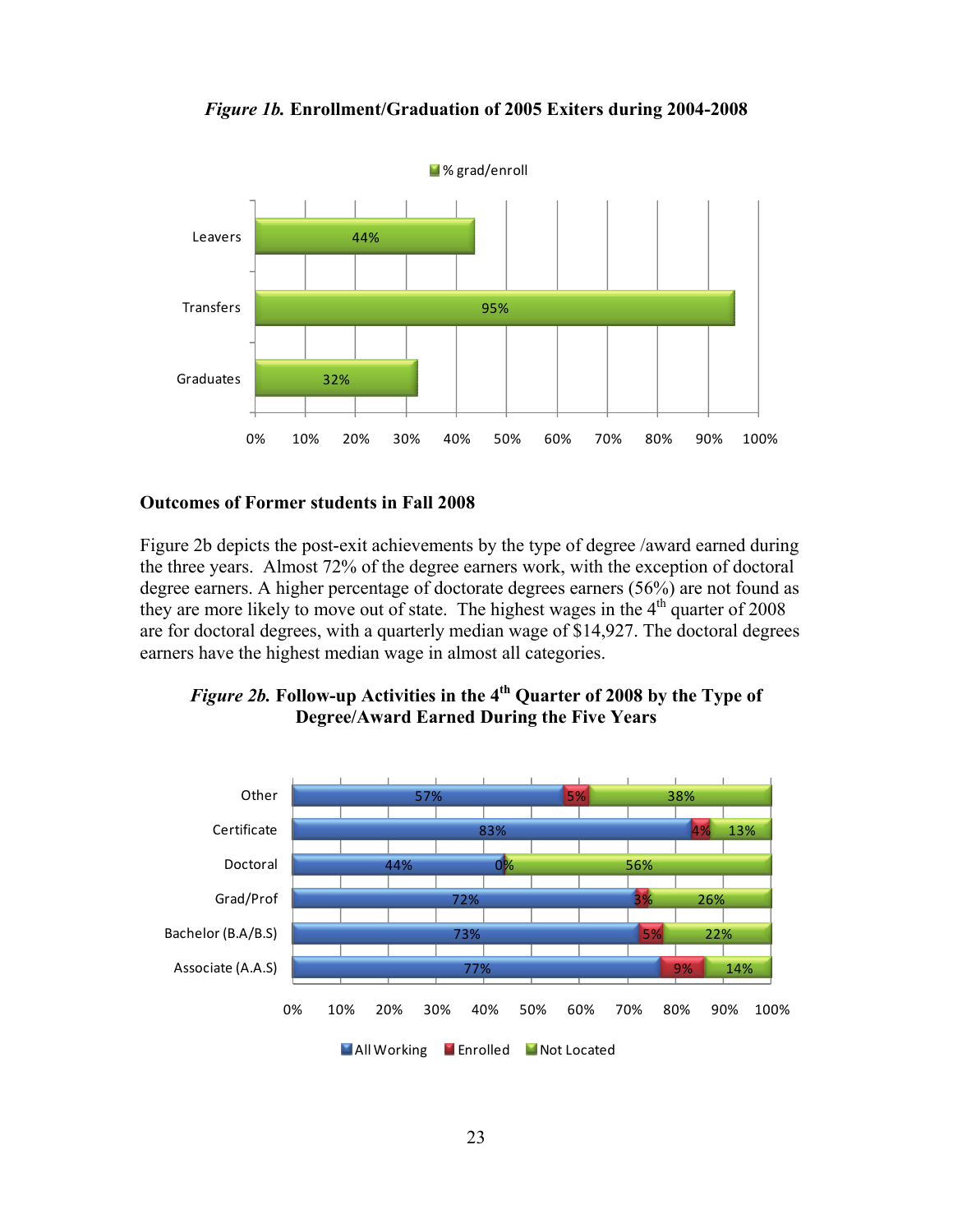Figure 3b shows the outcomes by gender whereas Figure 4b shows by ethnicity. Out of all exiters working, males have a higher quarterly median wage at \$11,336 versus \$10,815 for females. The graduates earned more than the transfers and leavers. The difference in number of people in each ethnic group makes it difficult to estimate if the differences in wages are due to ethnicity or to cohort effect.



*Figure 3b.* **Follow-up Activities in the 4th Quarter of 2008 by Gender (All Exiters)** 

*Figure 4b.* **Follow-up Activities in the 4th Quarter of 2008 by Ethnicity (All Exiters)** 

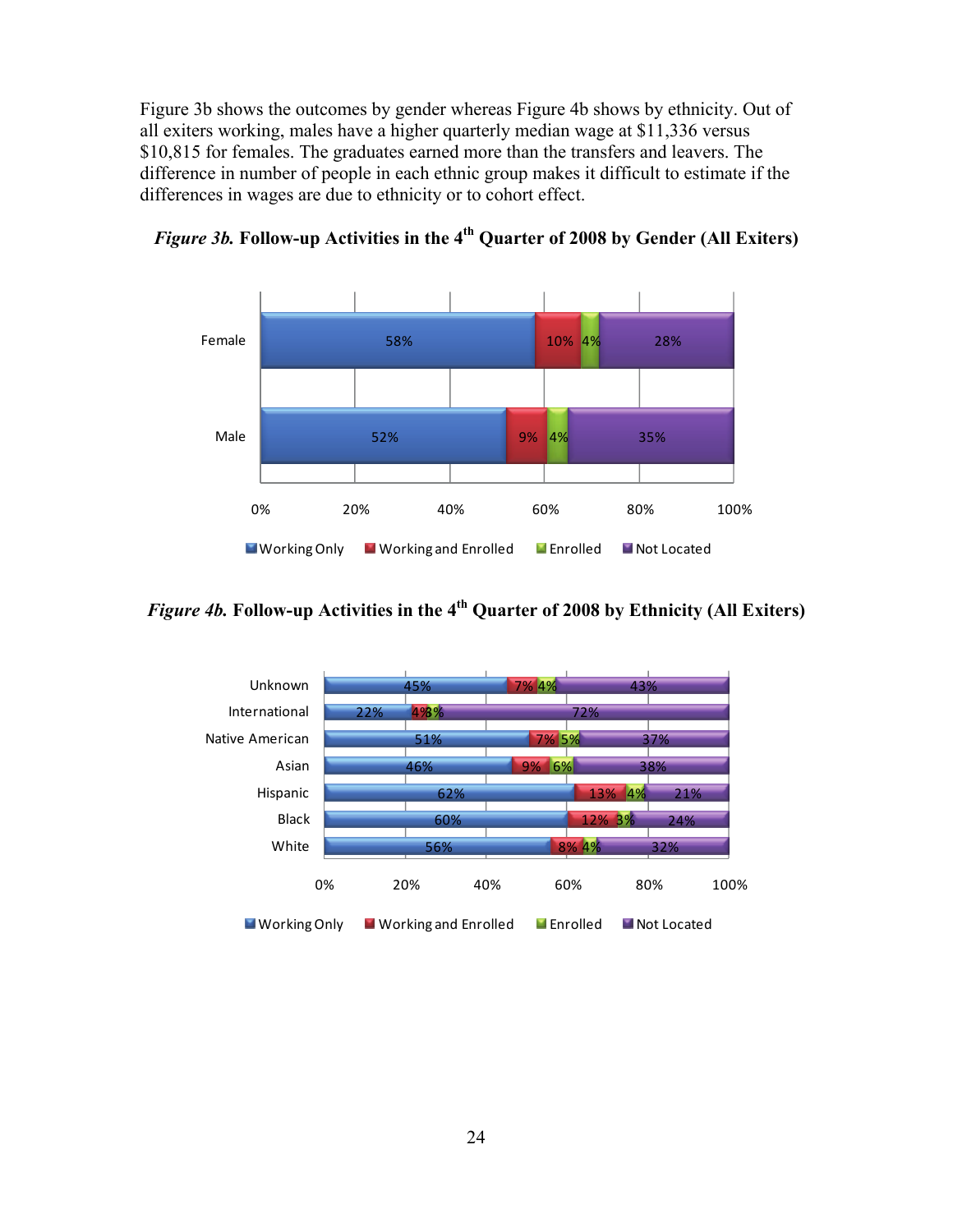Figure 5b shows post-exit results for type of exiters as they were defined in 2004. The transfer students are more likely to be enrolled five years later; the graduates and leavers are more likely to work only or not to be located. The median income in the  $4<sup>th</sup>$  quarter of 2007 for all those who were working was highest for graduates (\$10,992) and leavers \$9,304). The transfers are more likely to work and be enrolled in school, working less hours and/or having a lesser pay \$5,087).



*Figure 5b.* **Follow-up Activities in the 4th Quarter of 2008 by Type of Exiter as of 2004 (All Exiters)**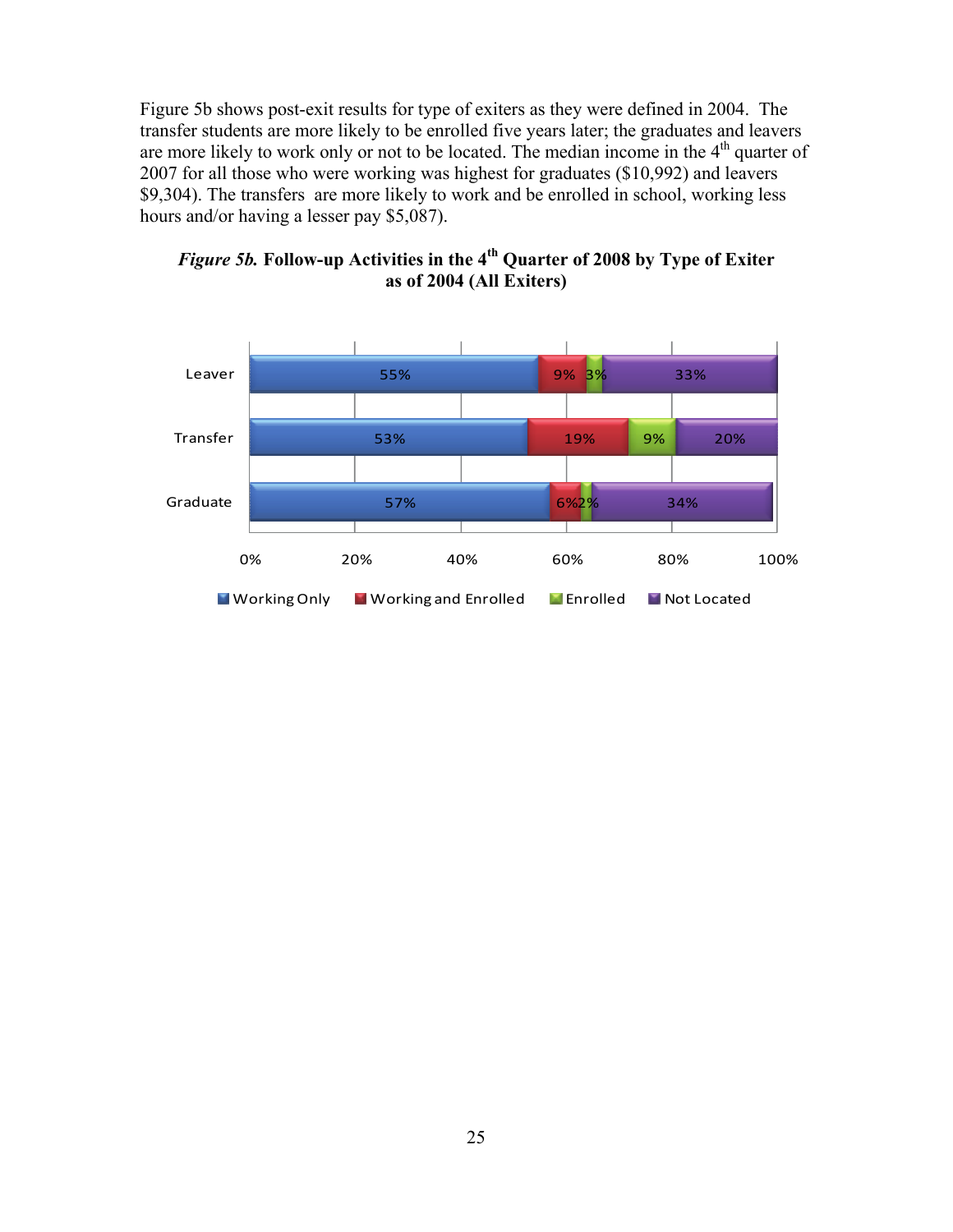Table 10b shows the top 10 industry for employment in Fall 2008 for the 2004 university exiters. Seventy percent of them are identical with the top 10 industries of employment in 2005.

| <b>Industry</b>                                       | <b>Employed</b> | % of All<br>Working |
|-------------------------------------------------------|-----------------|---------------------|
| <b>Elementary and Secondary Schools</b>               | 36,722          | 24.07               |
| General Medical and Surgical Hospitals                | 6,711           | 4.40                |
| Colleges, Universities, and Professional Schools      | 6,571           | 4.31                |
| <b>Employment Services</b>                            | 5,358           | 3.51                |
| Executive,<br>Legislative,<br>Other<br>General<br>and | 4,786           | 3.14                |
| Government Support                                    |                 |                     |
| <b>Full-Service Restaurants</b>                       | 3,748           | 2.46                |
| Depository Credit Intermediation                      | 3,532           | 2.32                |
| Architectural, Engineering and Related Services       | 2,806           | 1.84                |
| Junior Colleges                                       | 2,534           | 1.66                |
| Individual and Family Services                        | 2,117           | 1.39                |

# **Table 10b. Top 10 Most Common Industries for 2005 CTC Exiters Working in Fall 2007 by 4-digit NAICS codes**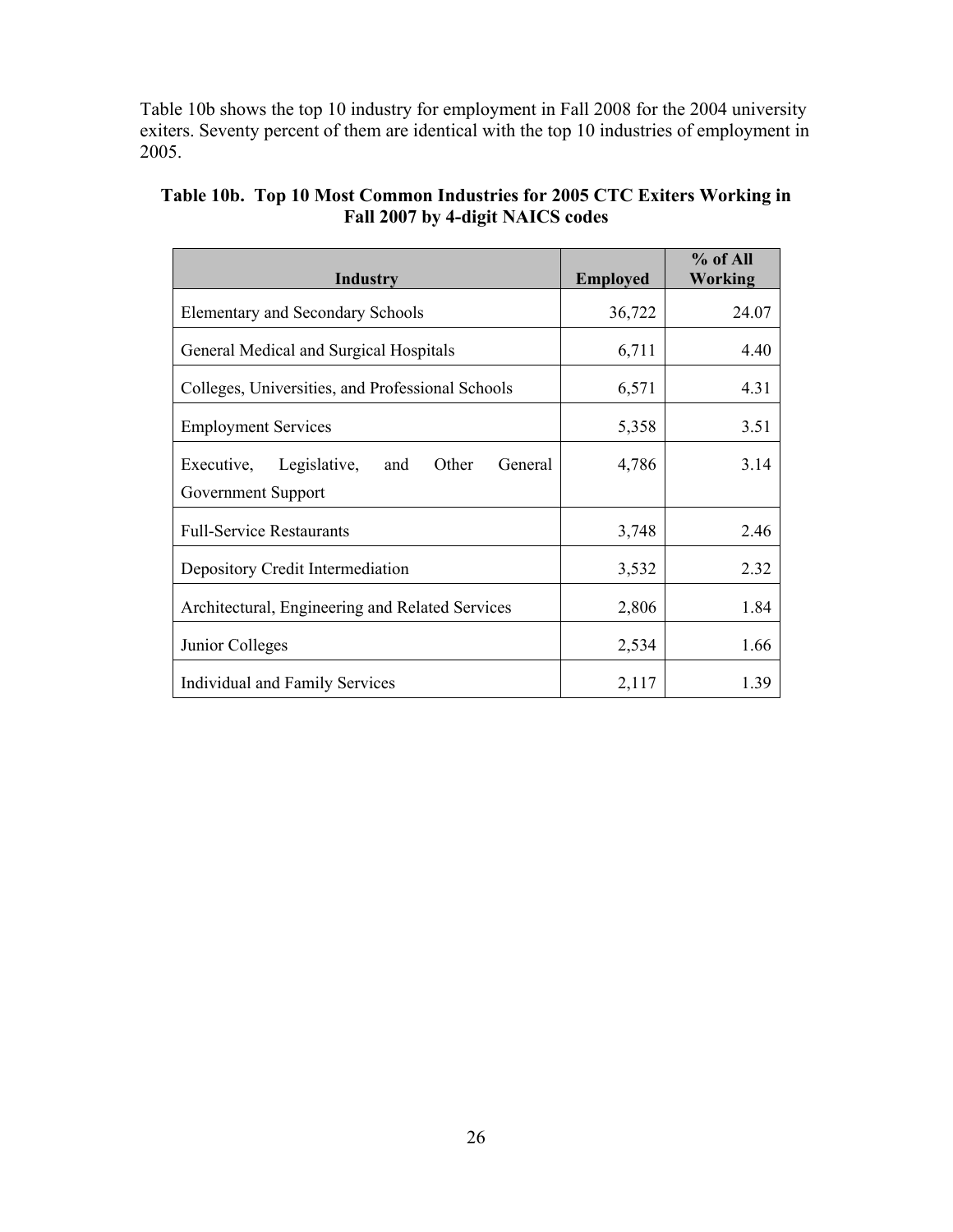The exiters that were still enrolled in Fall 2008 were found in universities (see Table 11b), with no community colleges in the top 10 preferred institutions.

| <b>Institution</b>                   | <b>Enrolled</b> | $%$ of All<br><b>Enrolled</b> |
|--------------------------------------|-----------------|-------------------------------|
| UNIVERSITY OF HOUSTON                | 1,510           | 4.72                          |
| UNIVERSITY OF NORTH TEXAS            | 1,466           | 4.58                          |
| U. OF TEXAS AT AUSTIN                | 1,231           | 3.85                          |
| <b>U. OF TEXAS AT ARLINGTON</b>      | 1,151           | 3.60                          |
| U. OF TEXAS AT SAN ANTONIO           | 1,096           | 3.43                          |
| <b>TEXAS STATE UNIV - SAN MARCOS</b> | 1,034           | 3.23                          |
| <b>U. OF TEXAS AT EL PASO</b>        | 968             | 3.03                          |
| U. OF TEXAS-PAN AMERICAN             | 931             | 2.91                          |
| <b>TEXAS A&amp;M UNIVERSITY</b>      | 879             | 2.75                          |
| <b>TEXAS WOMAN UNIVERSITY</b>        | 800             | 2.50                          |

# **Table 11b. Top 10 Institutions for 2005 Exiters Pursing Additional Education in Fall 2008**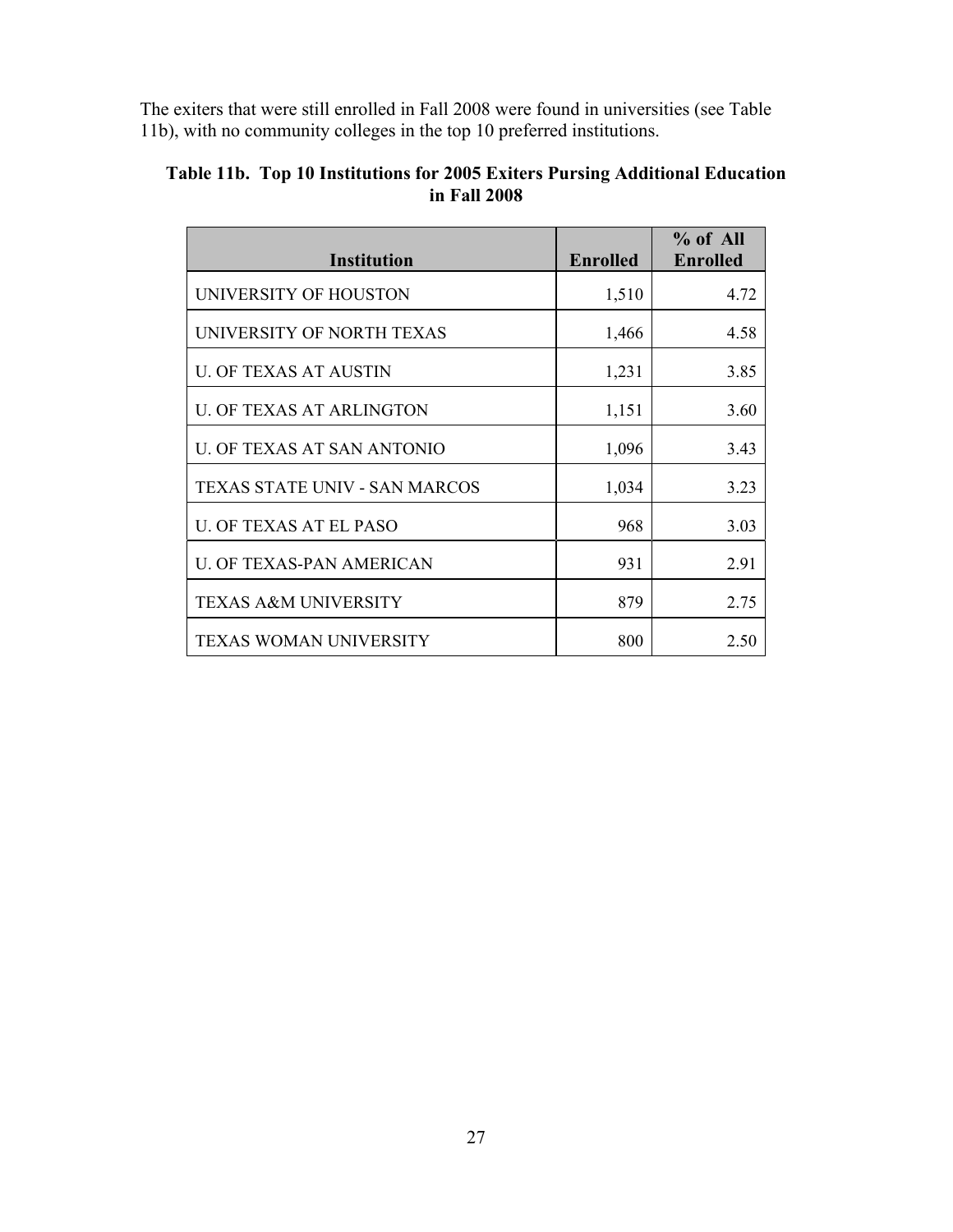The majority of 2008 exiters still pursuing additional education were enrolled in "Liberal Arts and Sciences", "Multi-/Interdisciplinary Studies", or were still "undeclared" (see Table 12b). The most popular occupationally specific major was "Nursing", followed by "Business Administration".

| <b>Major</b>                                            | <b>Enrolled</b> | % of All<br><b>Enrolled</b> |
|---------------------------------------------------------|-----------------|-----------------------------|
| Sciences, General Studies<br>Liberal Arts<br>and<br>and | 2,338           | 7.31                        |
| <b>Humanities</b>                                       |                 |                             |
| Undeclared                                              | 1,820           | 5.69                        |
| Nursing                                                 | 1,785           | 5.58                        |
| Business Administration, Management and Operations      | 1,762           | 5.51                        |
| Educational Administration and Supervision              | 1,422           | 4.44                        |
| Multi-/Interdisciplinary Studies, Other                 | 1,203           | 3.76                        |
| Criminal Justice and Corrections                        | 722             | 2.26                        |
| Biology, General                                        | 682             | 2.13                        |
| Business/Commerce, General                              | 649             | 2.03                        |
| <b>Accounting and Related Services</b>                  | 639             | 2.00                        |

**Table 12b. Top 10 Majors for 2005 Exiters Pursuing Additional Education in Fall 2007 By 4-digit 2000 CIP**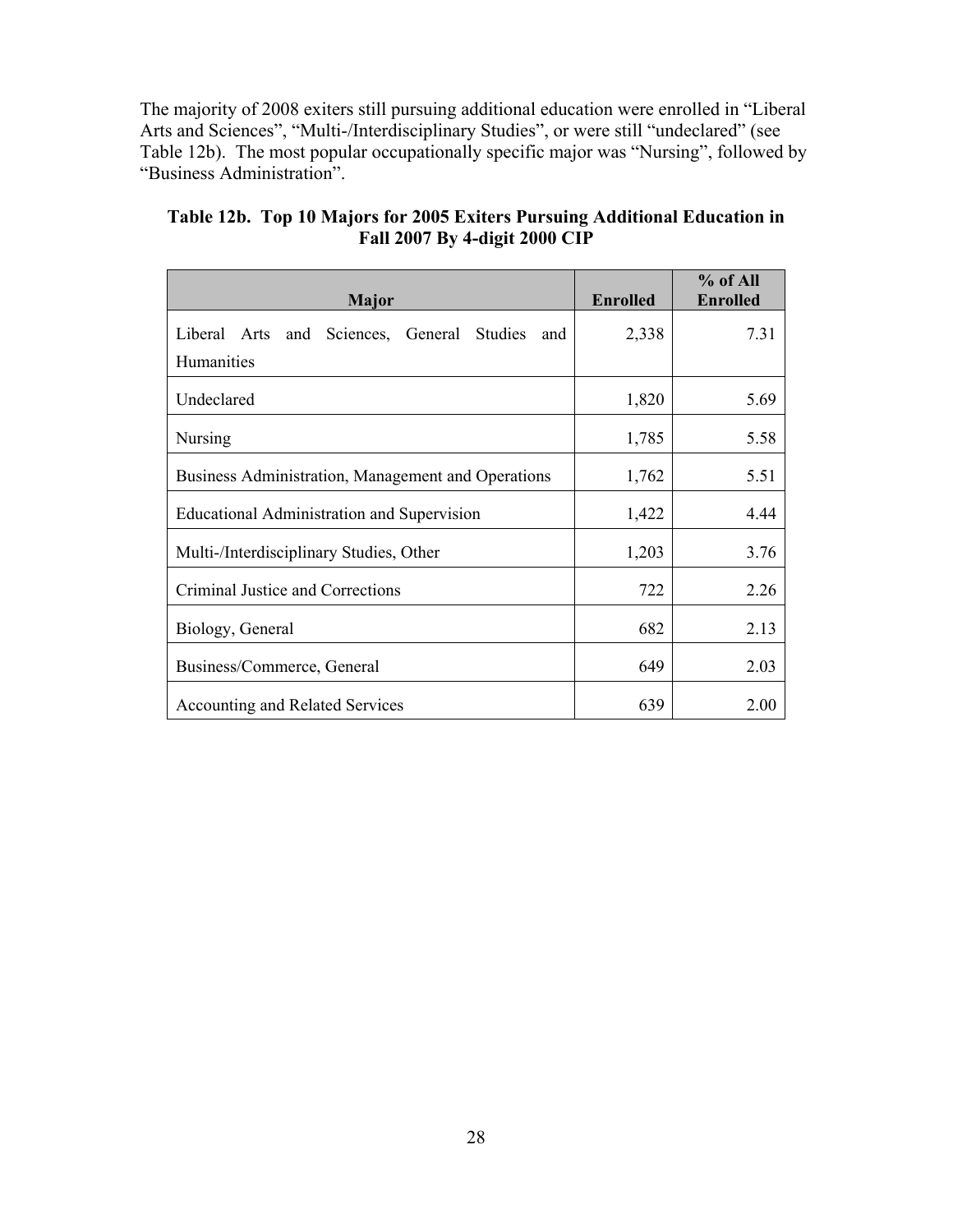|                            | <b>Total</b>    |            | Pct of          |                   | Pct of          |            | Pct of          | <b>For-Profit</b>   | Pct of          |
|----------------------------|-----------------|------------|-----------------|-------------------|-----------------|------------|-----------------|---------------------|-----------------|
| Category                   | <b>Enrolled</b> | <b>CTC</b> | <b>Enrolled</b> | <b>University</b> | <b>Enrolled</b> | <b>HSC</b> | <b>Enrolled</b> | <b>Institutions</b> | <b>Enrolled</b> |
| Enrolled (All Exiters)     | 9,333           | 1,599      | 17.13           | 6,526             | 69.92           | 1,074      | 11.51           | 134                 | 1.44            |
| Both (All Exiters)         | 22,660          | 5,443      | 24.02           | 16,125            | 71.16           | 656        | 2.89            | 436                 | 1.92            |
| All Enrolled (All Exiters) | 31,993          | 7,042      | 22.01           | 22,651            | 70.80           | 1,730      | 5.41            | 570                 | 1.78            |
| Enrolled (Graduates)       | 2,167           | 193        | 8.91            | 1,492             | 68.85           | 460        | 21.23           | 22                  | 1.02            |
| Both (Graduates)           | 5,854           | 866        | 14.79           | 4,599             | 78.56           | 305        | 5.21            | 84                  | 1.43            |
| All Enrolled (Graduates)   | 8,021           | 1,059      | 13.20           | 6,091             | 75.94           | 765        | 9.54            | 106                 | 1.32            |
| Enrolled (Transfer)        | 3,564           | 631        | 17.70           | 2,518             | 70.65           | 377        | 10.58           | 38                  | 1.07            |
| Both (Transfer)            | 7,552           | 2,139      | 28.32           | 5,075             | 67.20           | 222        | 2.94            | 116                 | 1.54            |
| All Enrolled (Transfer)    | 11,116          | 2,770      | 24.92           | 7,593             | 68.31           | 599        | 5.39            | 154                 | 1.39            |
| Enrolled (Leavers)         | 3,602           | 775        | 21.52           | 2,516             | 69.85           | 237        | 6.58            | 74                  | 2.05            |
| Both (Leavers)             | 9,254           | 2,438      | 26.35           | 6,451             | 69.71           | 129        | 1.39            | 236                 | 2.55            |
| All Enrolled (Leavers)     | 12,856          | 3,213      | 24.99           | 8,967             | 69.75           | 366        | 2.85            | 310                 | 2.41            |

**Table 13b. Type of Institution Preferred by 2005 Exiters that Continue Their Education in Fall 2008**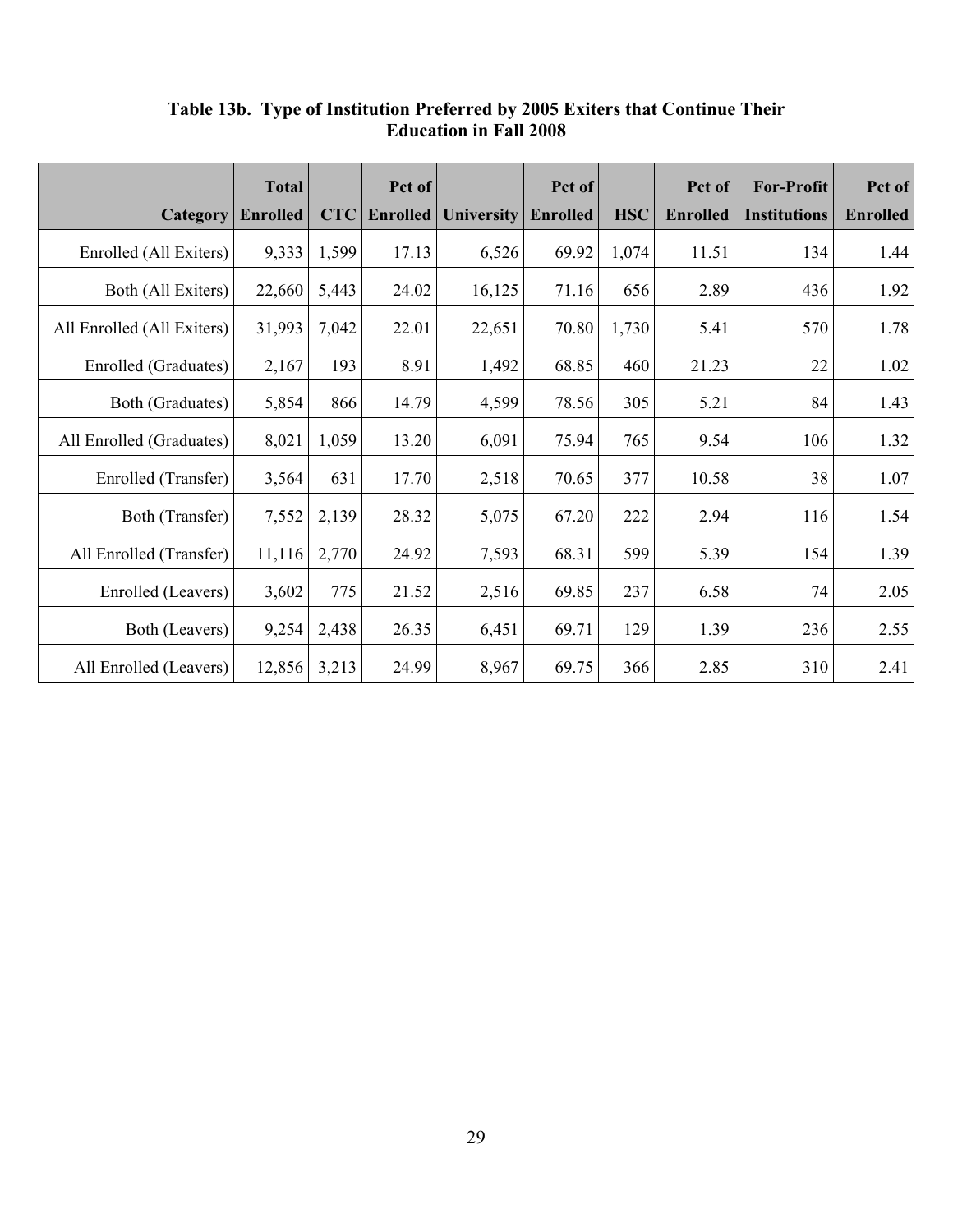# **C. Career Schools and Colleges**

There are 144 for-profit career schools operating under Certificate of Authority in Texas.

# **Seed Records**

For fiscal year (FY) 2004 a total of 23,866 former students enrolled in career schools were included in the analysis. five years later, about 68% of the cohort (16,331 individuals) was found working and about 2% (376 individuals) were still enrolled in a postsecondary institution. About 30% were not located either in the higher education databases or in the TWC's Unemployment Insurance (UI) wage records. Table 1c shows a breakdown of the outcomes by student 2004 exit status.

|                    |        | $%$ of        | All     | $%$ of All |                 | $%$ of          | <b>Not</b>     | $%$ Not        |
|--------------------|--------|---------------|---------|------------|-----------------|-----------------|----------------|----------------|
| <b>Exit Status</b> | N      | <b>Cohort</b> | Working | Working    | <b>Enrolled</b> | <b>Enrolled</b> | <b>Located</b> | <b>Located</b> |
| Graduates          | 4,459  | 19%           | 3,177   | 71%        | 45              | $1\%$           | 1,237          | 28%            |
| Transfers          | 456    | $2\%$         | 338     | 74%        | 27              | 6%              | 91             | 20%            |
| Leavers            | 18,951 | 79%           | 12,816  | 68%        | 304             | $2\%$           | 5,831          | 31%            |
| Total              | 23,866 | 100%          | 16,331  | 68%        | 376             | 2%              | 7,159          | 30%            |

### **Table 1c. Seed Records by Exit Status**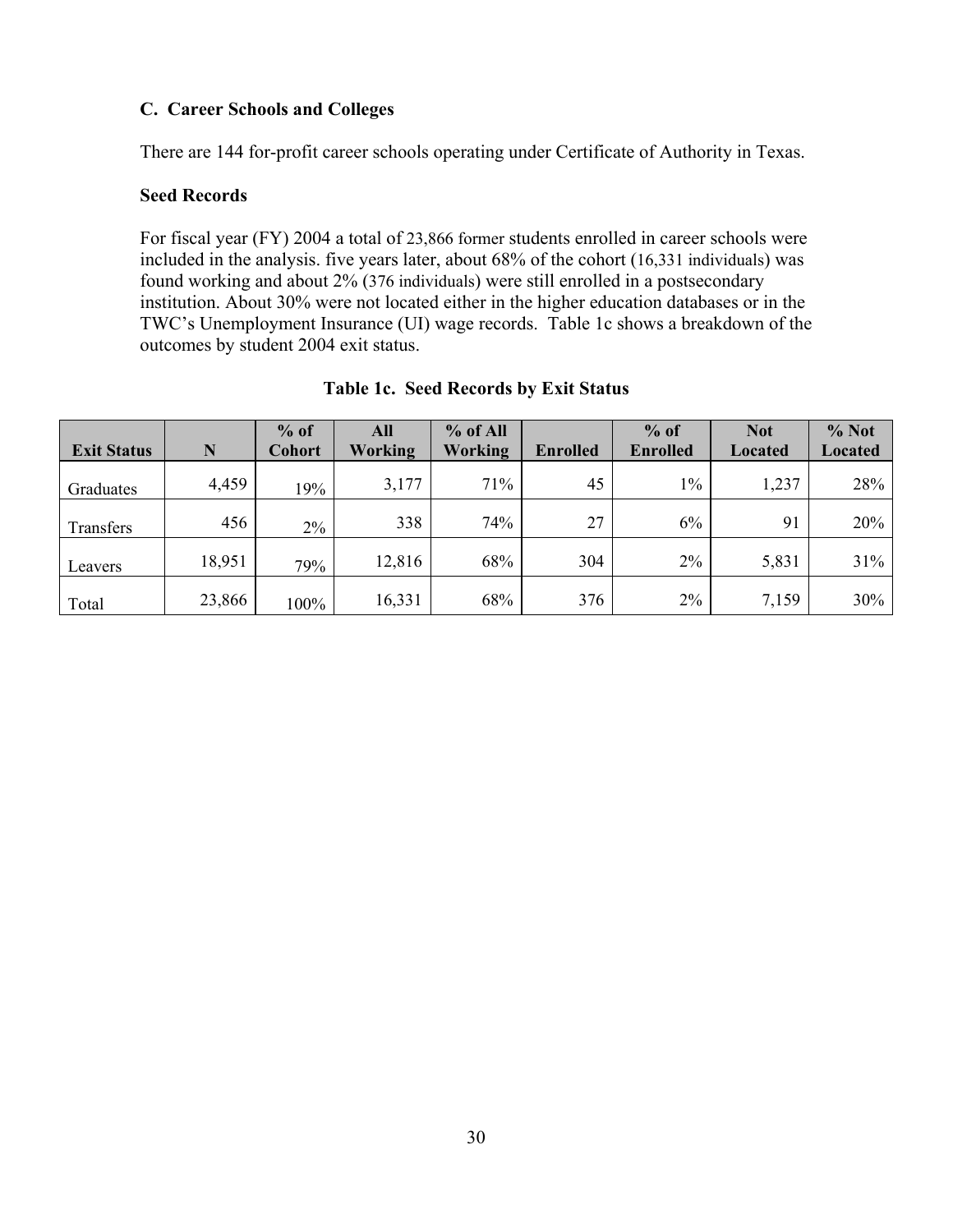# **Retention in Employment**

Table 2c shows the top ten industries by retention rate by 2-digit NAICS code. The utilities and the "healthcare and social assistance" are the highest retainers between 2004 and 2008.

|                                                |                 |                 | Percent         |
|------------------------------------------------|-----------------|-----------------|-----------------|
| <b>Industry</b>                                | <b>Employed</b> | <b>Employed</b> | <b>Retained</b> |
| <b>Name</b>                                    | 2004            | 2008            | <b>Employed</b> |
| Utilities                                      | 38              | 31              | 81.58           |
| Health Care & Social Assistance                | 1,064           | 860             | 80.83           |
| Finance & Insurance                            | 645             | 520             | 80.62           |
| <b>Wholesale Trade</b>                         | 579             | 464             | 80.14           |
| Manufacturing                                  | 901             | 722             | 80.13           |
| Information                                    | 455             | 358             | 78.68           |
| Retail Trade                                   | 3,453           | 2,690           | 77.90           |
| Government                                     | 246             | 191             | 77.64           |
| Professional, Scientific, & Technical Services | 1,017           | 780             | 76.70           |
| Transportation & Warehousing                   | 613             | 470             | 76.67           |

# **Table 2c. Top 10 Industries with the Highest Employment Retention Rate by 2-digit NAICS**

The data in Table 3c shows that about 77% of the individuals employed in the  $4<sup>th</sup>$  quarter of 2004 are still employed in the 4<sup>th</sup> quarter of 2008. Between 2006 and 2008 82% of employed individuals were retained, with government and utilities being the top retainer industries.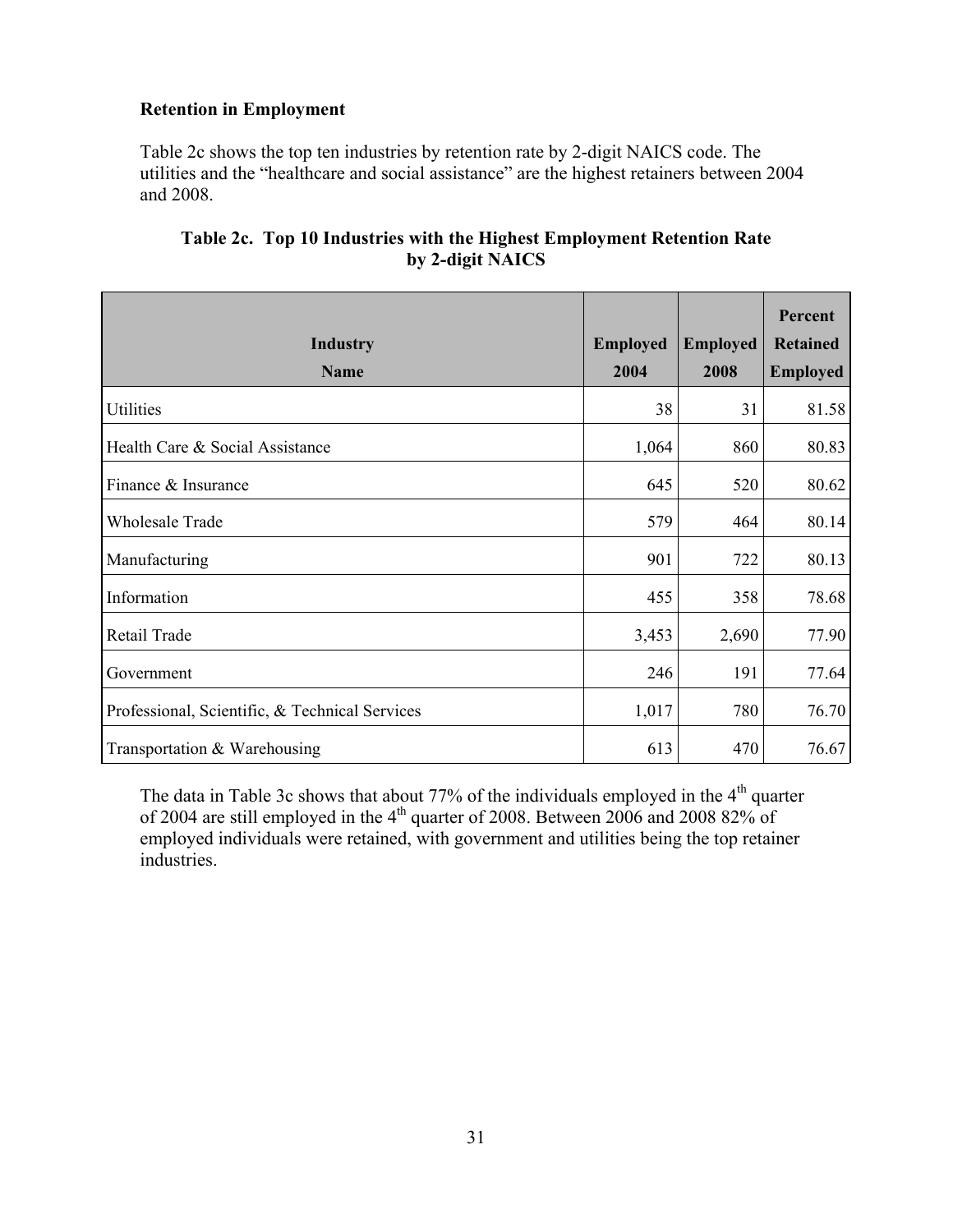| Group         | Total  | Employed 2004<br>Percent | <b>Employed 2006</b><br>Percent | Employed<br>2008 | <b>Employed 2008</b><br>Percent | Employed<br>Retained<br>$80,-10$ | <b>Employed</b><br>Retained<br>$80,-90.$ | Employed<br>Retained<br>Percent<br>$80, -10.$ | Employed<br>Retained<br>Percent<br>$80,-90.$ |
|---------------|--------|--------------------------|---------------------------------|------------------|---------------------------------|----------------------------------|------------------------------------------|-----------------------------------------------|----------------------------------------------|
| Female        | 10,577 | 66.46                    | 71.44                           | 7,236            | 68.41                           | 5,369                            | 6,169                                    | 76.38                                         | 81.64                                        |
| Male          | 13,262 | 70.70                    | 71.69                           | 9,095            | 68.58                           | 7,199                            | 7,917                                    | 76.78                                         | 83.28                                        |
|               |        |                          |                                 |                  |                                 |                                  |                                          |                                               |                                              |
| White         | 7,965  | 66.50                    | 67.57                           | 5,080            | 63.78                           | 3,852                            | 4,327                                    | 72.72                                         | 80.40                                        |
| <b>Black</b>  | 6,415  | 68.32                    | 72.64                           | 4,419            | 68.89                           | 3,380                            | 3,822                                    | 77.12                                         | 82.02                                        |
| Hispanic      | 7,666  | 72.52                    | 75.41                           | 5,631            | 73.45                           | 4,464                            | 4,912                                    | 80.30                                         | 84.97                                        |
| Asian         | 464    | 73<br>65.                | 68.10                           | 306              | 65.95                           | 225                              | 260                                      | 73.77                                         | 82.28                                        |
| Native Amer.  | 225    | 69.33                    | 71.56                           | 159              | 70.67                           | 119                              | 142                                      | 76.28                                         | 88.20                                        |
| International | 58     | 63.79                    | 58.62                           | 33               | 56.90                           | 28                               | 27                                       | 75.68                                         | 79.41                                        |
| Unknown       | 1,046  | 63.86                    | 69.69                           | 703              | 67.21                           | 500                              | 596                                      | 74.85                                         | 81.76                                        |

82.55

76.61

14,086

12,568

68.51

Table 3c. Retention in employment **Table 3c. Retention in employment** 

32

Total 23,839 68.82 71.58 16,331 68.51 12,568 14,086 76.61 82.55

16,331

71.58

68.82

23,839

Total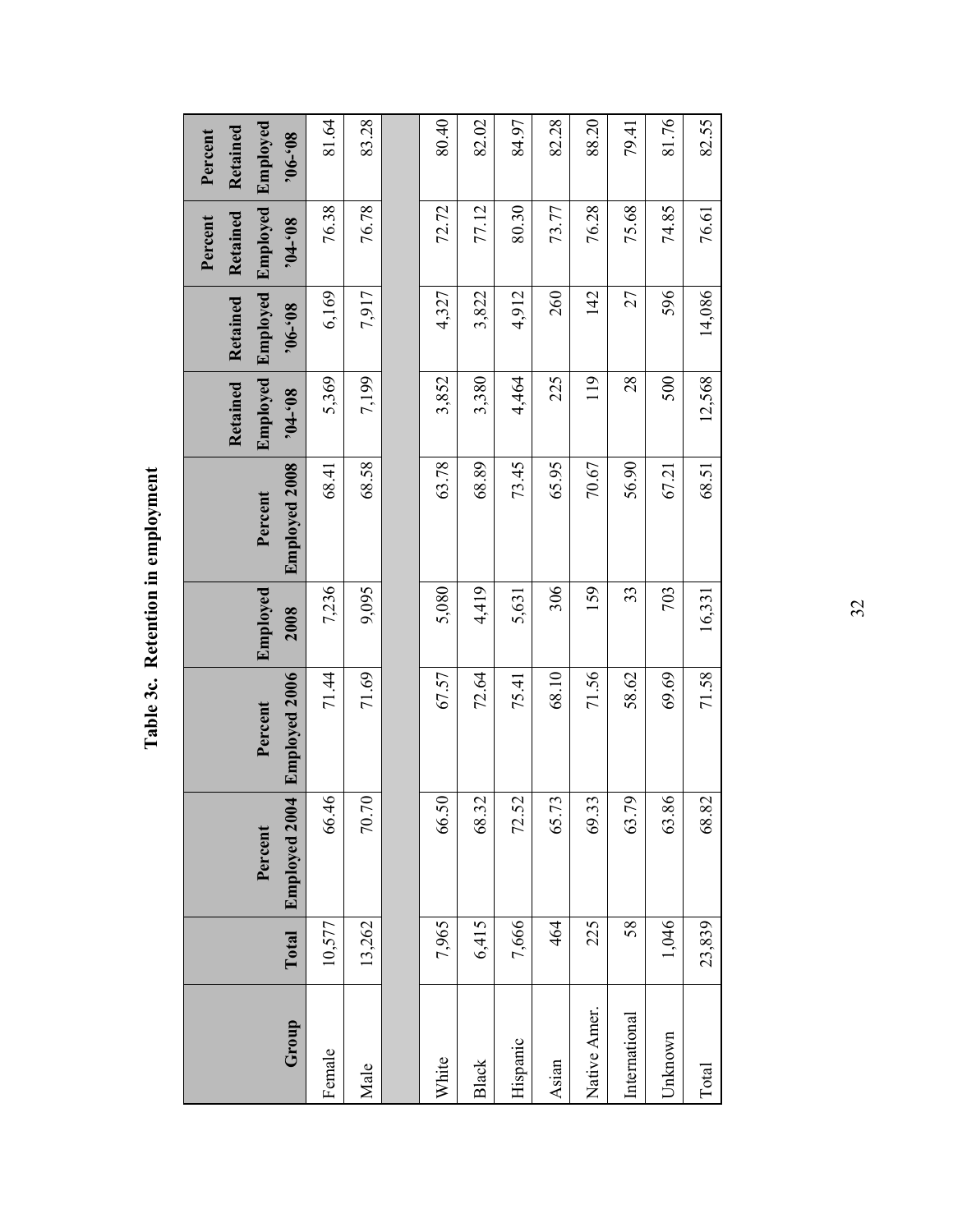# **Outcomes of Former students by "Located/Not Located" Status**

About 31% of the former students (7,266) were not located as either employed or enrolled in fall 2004. However, some of the former students were found working or/and enrolled in fall 2008. About 33% were found graduating with a degree or certificate, 14% were enrolled during the three years without graduating, with 5% still enrolled in Fall2008, and 50% were found employed in the  $4<sup>th</sup>$  quarter of 2008. Even though 30% of the cohort were not located in fall 2008, the former students had graduated during the five years (26%) or were enrolled without graduating (12%) (Table 4c).

| Group                     | <b>Total</b> | <b>Employed</b><br>2008 | $\frac{0}{0}$<br><b>Employed</b><br>2008 | <b>Enrolled</b><br>Fall08 | $\frac{0}{0}$<br><b>Enrolled</b><br>Fall08 | <b>Enrolled</b><br>during<br>5/3 years | $\frac{0}{0}$<br><b>Enrolled</b><br>during<br>5/3 years | <b>Graduated</b><br>during<br>5-3 years | $\frac{0}{0}$<br><b>Graduated</b><br>during<br>5/3 years |
|---------------------------|--------------|-------------------------|------------------------------------------|---------------------------|--------------------------------------------|----------------------------------------|---------------------------------------------------------|-----------------------------------------|----------------------------------------------------------|
|                           |              |                         |                                          |                           | 2004                                       |                                        |                                                         |                                         |                                                          |
| Not Located<br>in 2004    | 7,266        | 3,661                   | 50.39                                    | 354                       | 4.87                                       | 1,013                                  | 13.94                                                   | 2,364                                   | 32.54                                                    |
| Located<br>in<br>2004     | 16,600       | 12,670                  | 76.33                                    | 1,278                     | 7.70                                       | 3,133                                  | 18.87                                                   | 5,327                                   | 32.09                                                    |
|                           |              |                         |                                          |                           | 2006                                       |                                        |                                                         |                                         |                                                          |
| Not Located<br>in 2006    | 6,522        | 2,090                   | 32.05                                    | 213                       | 3.27                                       | 879                                    | 13.48                                                   | 1,611                                   | 24.70                                                    |
| Located<br>in<br>2006     | 17,344       | 14,241                  | 82.11                                    | 1,419                     | 8.18                                       | 3,267                                  | 18.84                                                   | 6,080                                   | 35.06                                                    |
|                           |              |                         |                                          |                           | 2008                                       |                                        |                                                         |                                         |                                                          |
| Not Located<br>in 2008    | 7,159        |                         |                                          |                           |                                            | 865                                    | 12.08                                                   | 1,879                                   | 26.25                                                    |
| Located<br>in<br>2008     | 16,700       | 16,331                  | 97.79                                    | 1,625                     | 9.73                                       | 3,279                                  | 19.63                                                   | 5,809                                   | 34.78                                                    |
| Not Located<br>previously | 3,538        | 940                     | 26.57                                    | 108                       | 3.05                                       | 419                                    | 11.84                                                   | 794                                     | 22.44                                                    |
| Located prev.             | 20,328       | 15,391                  | 75.71                                    | 1,524                     | 7.50                                       | 3,727                                  | 18.33                                                   | 6,897                                   | 33.93                                                    |

# **Table 4c. Follow-up Outcomes by "Located/Not Located"**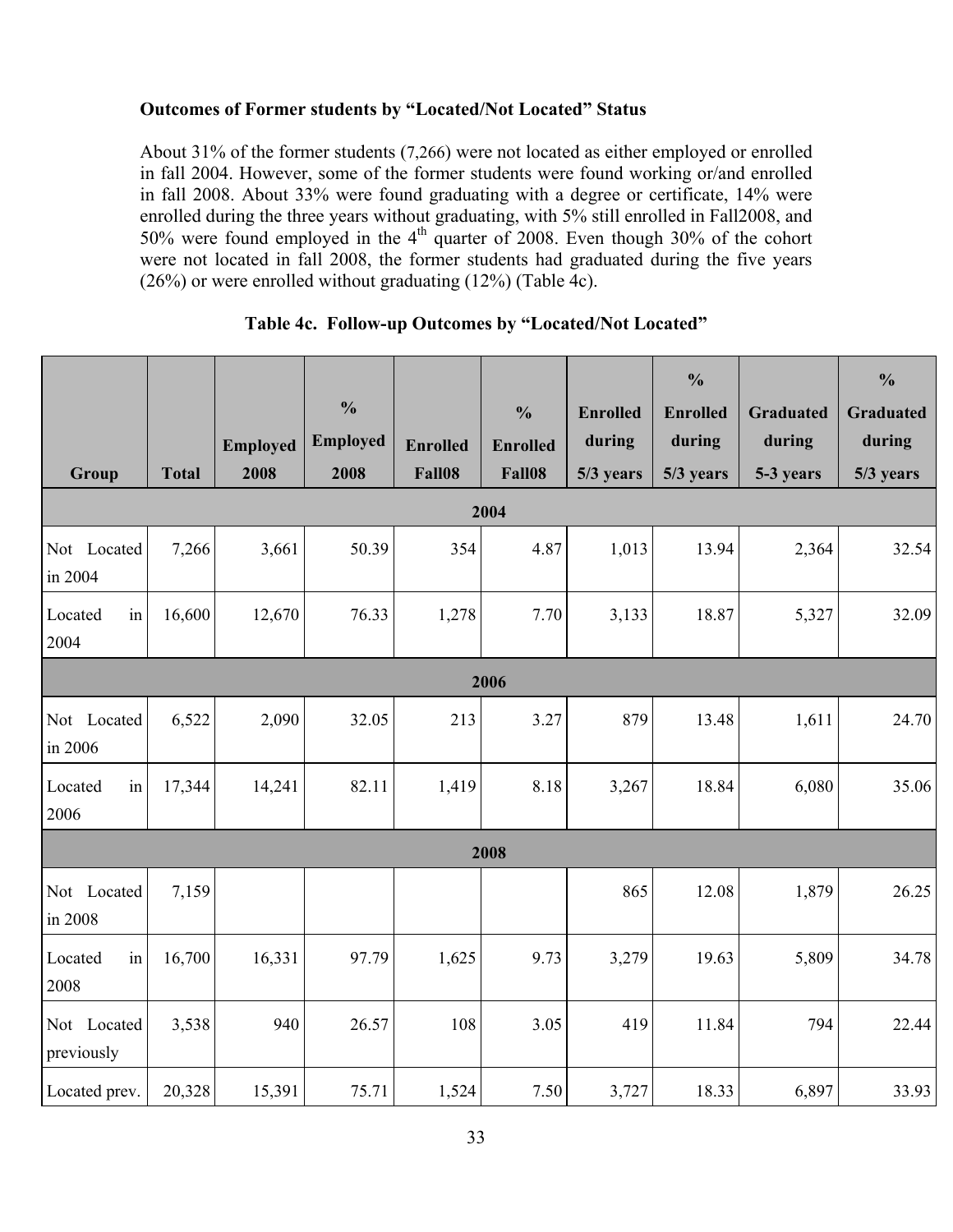#### **Outcomes of Former students between 2004 and 2008**

Of the original 2004 cohort 19% were graduates, 2% were transfers to another institution, and 79% left their institutions without transferring or graduating. During the 5-years, between 2004 and 2008 these former students were found either enrolled or graduating, as shown in Tables 5c and 6c.

| Status in<br>2004 | Total  | Did Graduate | % that did<br>graduate | <b>Did Not</b><br><b>Graduate</b> | % that did<br>not graduate |
|-------------------|--------|--------------|------------------------|-----------------------------------|----------------------------|
| <b>Graduates</b>  | 4,459  | 217          | 4.87                   | 4,242                             | 95.13                      |
| <b>Transfers</b>  | 456    | 86           | 18.86                  | 370                               | 81.14                      |
| <b>Leavers</b>    | 18,951 | 7.388        | 38.98                  | 11,563                            | 61.02                      |
| <b>Total</b>      | 23,866 | 7,691        | 32.23                  | 16,175                            | 67.77                      |

|  | Table 5c. Follow-up Outcomes between 2004 and 2008 (graduation) |  |  |  |
|--|-----------------------------------------------------------------|--|--|--|
|--|-----------------------------------------------------------------|--|--|--|

#### **Table 6c. Follow-up Outcomes between 2004 and 2008 (enrollment)**

| <b>Status in</b> |              |                 |            | <b>Not</b>      | % Not           |
|------------------|--------------|-----------------|------------|-----------------|-----------------|
| 2004             | <b>Total</b> | <b>Enrolled</b> | % Enrolled | <b>Enrolled</b> | <b>Enrolled</b> |
| <b>Graduates</b> | 4,459        | 662             | 14.85      | 3,797           | 85.15           |
| <b>Transfers</b> | 456          | 295             | 64.69      | 161             | 35.31           |
| <b>Leavers</b>   | 18,951       | 3,189           | 16.83      | 15,762          | 83.17           |
| <b>Total</b>     | 23,866       | 4,146           | 17.37      | 19,720          | 82.63           |

Figure 1c shows that 20% of the 2004 graduates were enrolled or got another award in 5 years. More than half of leavers and 84% of transfers were found in higher education, either graduating or enrolled in postsecondary institutions.

#### *Figure 1c.* **Enrollment/Graduation of 2004 Exiters during 2004-2008**

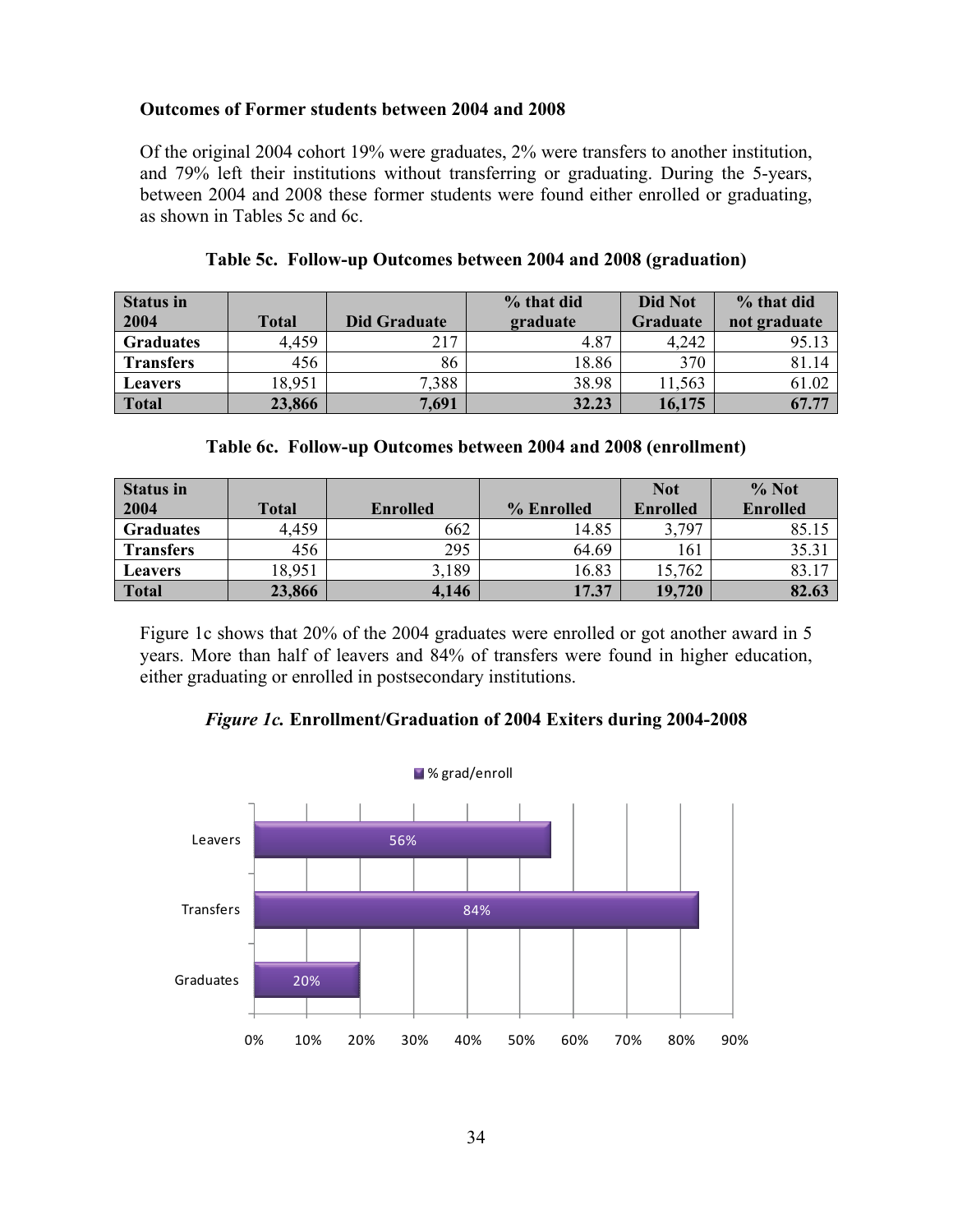# **Outcomes of Former students in Fall 2008**

Figure 2c depicts the post-exit achievements by the type of degree /award earned during the five years. Seventy-two percent of the degree earners work. The highest wages in the  $4<sup>th</sup>$  quarter of 2008 are for graduate degrees recipients, with a quarterly median wage of \$13,756.



*Figure 2c.* **Follow-up Activities in the 4th Quarter of 2008 by the Type of Degree/Award Earned During the Five Years** 

Figure 3c shows the outcomes by gender whereas Figure 4c shows by ethnicity. Out of all exiters working, males have a higher quarterly median wage at \$8,156 versus \$6,608 for females. The graduates earned more (\$8,781) than the transfers (\$6,516) and leavers (\$7,064). The difference in number of people in each ethnic group makes it difficult to estimate if the differences in wages are due to ethnicity or to cohort effect.

*Figure 3c.* **Follow-up Activities in the 4th Quarter of 2008 by Gender (All Exiters)** 

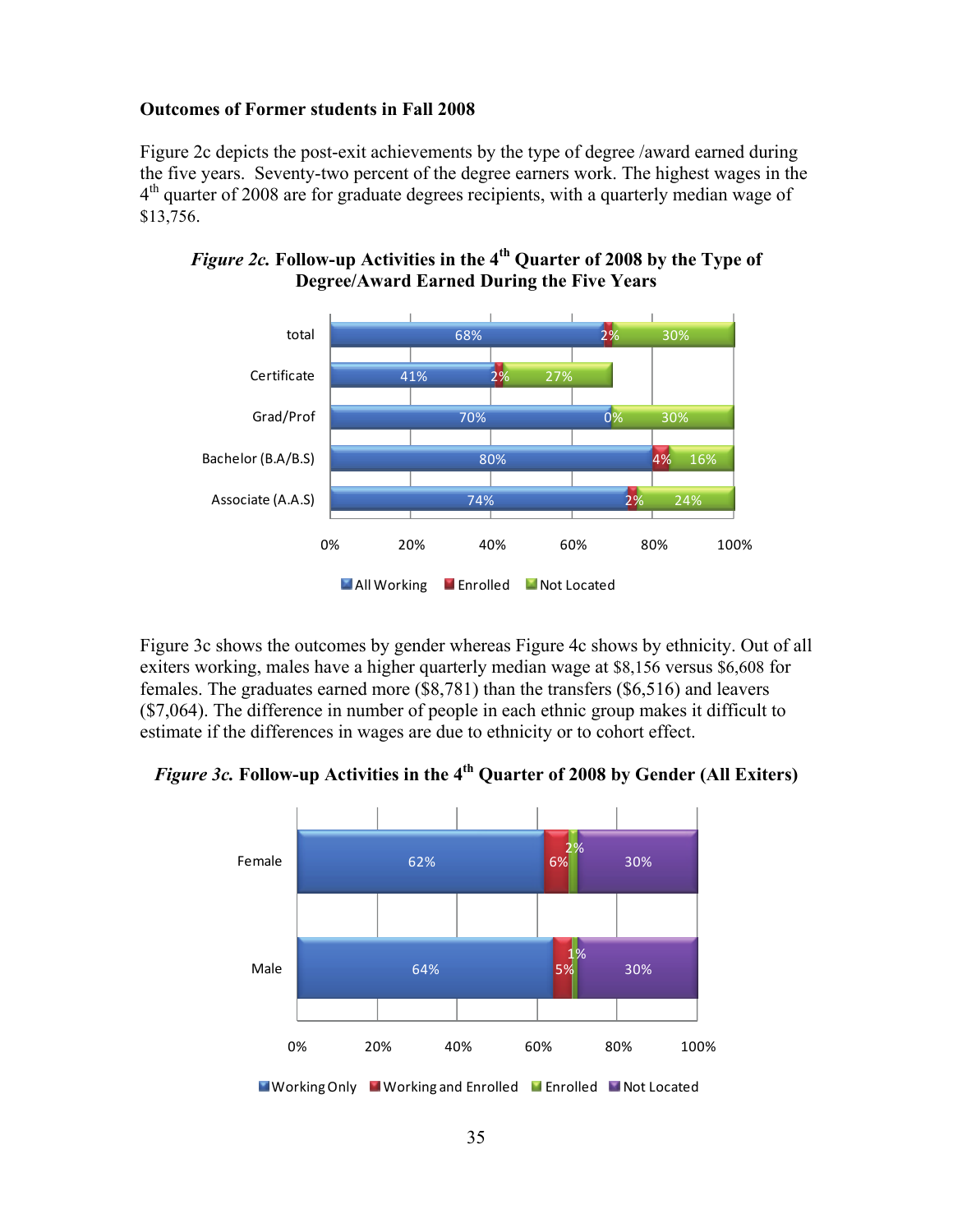

# *Figure 4c.* **Follow-up Activities in the 4th Quarter of 2008 by Ethnicity (All Exiters)**

Figure 5c shows post-exit results for type of exiters as they were defined in 2004. The transfer students are more likely to be enrolled five years later; the graduates and leavers are more likely to work only or not to be located. The median income in the  $4<sup>th</sup>$  quarter of 2008 for all those who were working was highest for graduates (\$8,781) and leavers (\$7,064). The transfers earned the lowest median income with \$6,516.

*Figure 5c.* **Follow-up Activities in the 4th Quarter of 2008 by Type of Exiter as of 2004 (All Exiters)** 

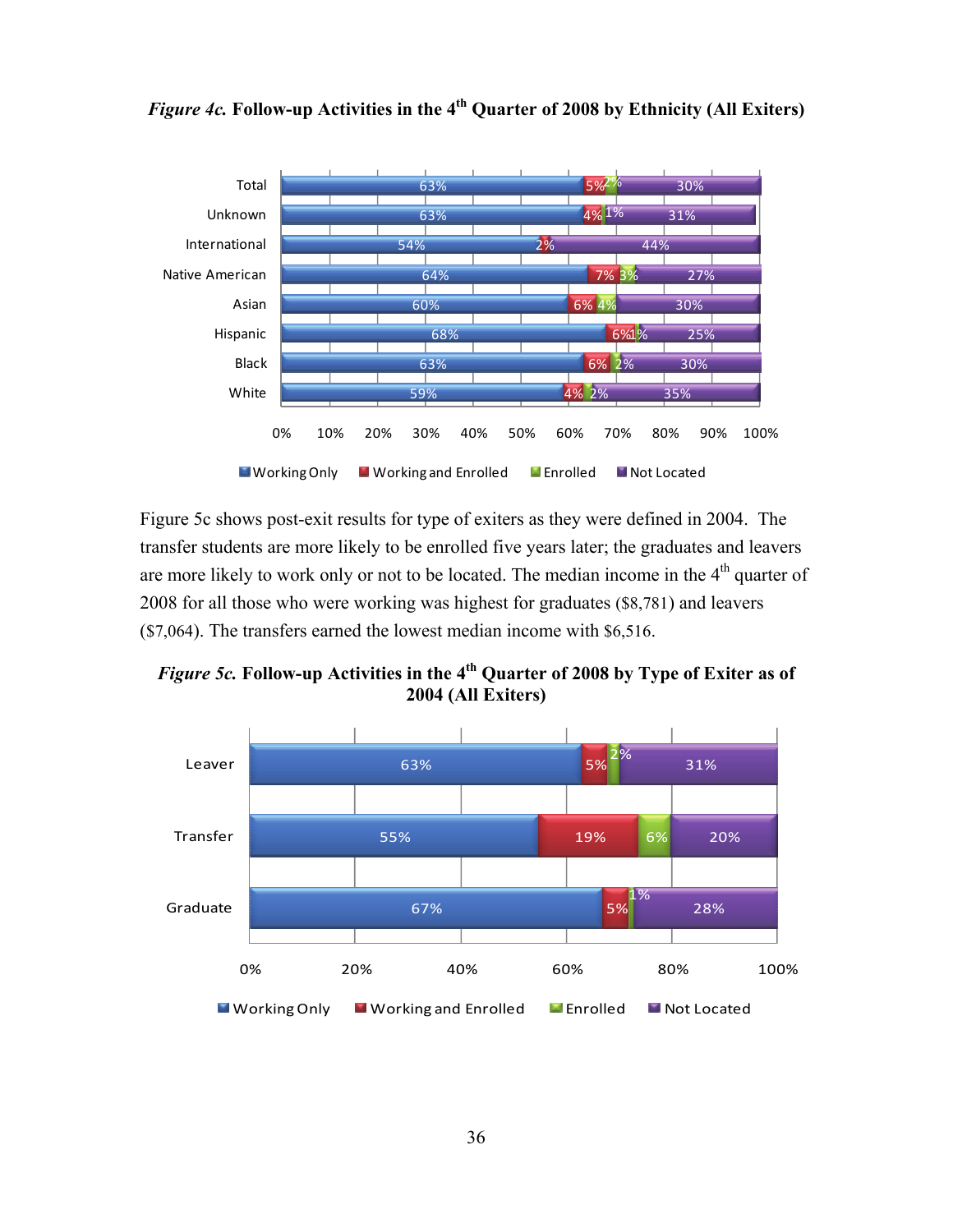T he exiters that were still enrolled in Fall 2008 were found in for-profit institutions and ommunity colleges (see Table 7c), with no public or independent universities in the top c 10 preferred institutions.

| <b>Institution</b>                    | <b>Enrolled</b> | $%$ of All<br>Enrolled |
|---------------------------------------|-----------------|------------------------|
| <b>DEVRY UNIVERSITY</b>               | 139             | 8.52                   |
| AUSTIN COMMUNITY COLLEGE              | 89              | 5.45                   |
| HOUSTON COMMUNITY COLLEGE             | 72              | 4.41                   |
| <b>COURT REPORTING INST OF DALLAS</b> | 52              | 3.19                   |
| DCCCD EL CENTRO COLLEGE               | 46              | 2.82                   |
| DCCCD RICHLAND COLLEGE                | 45              | 2.76                   |
| EL PASO COMMUNITY COLLEGE DIST        | 43              | 2.63                   |
| COLLIN CO COMM COLL DISTRICT          | 43              | 2.63                   |
| UNIVERSITY OF PHOENIX-HOUSTON         | 41              | 2.51                   |
| <b>SAN ANTONIO COLLEGE</b>            | 37              | 2 27                   |

**Table 7c. Top 10 Institutions for 2004 Exiters Pursing Additional Education in Fall 2008**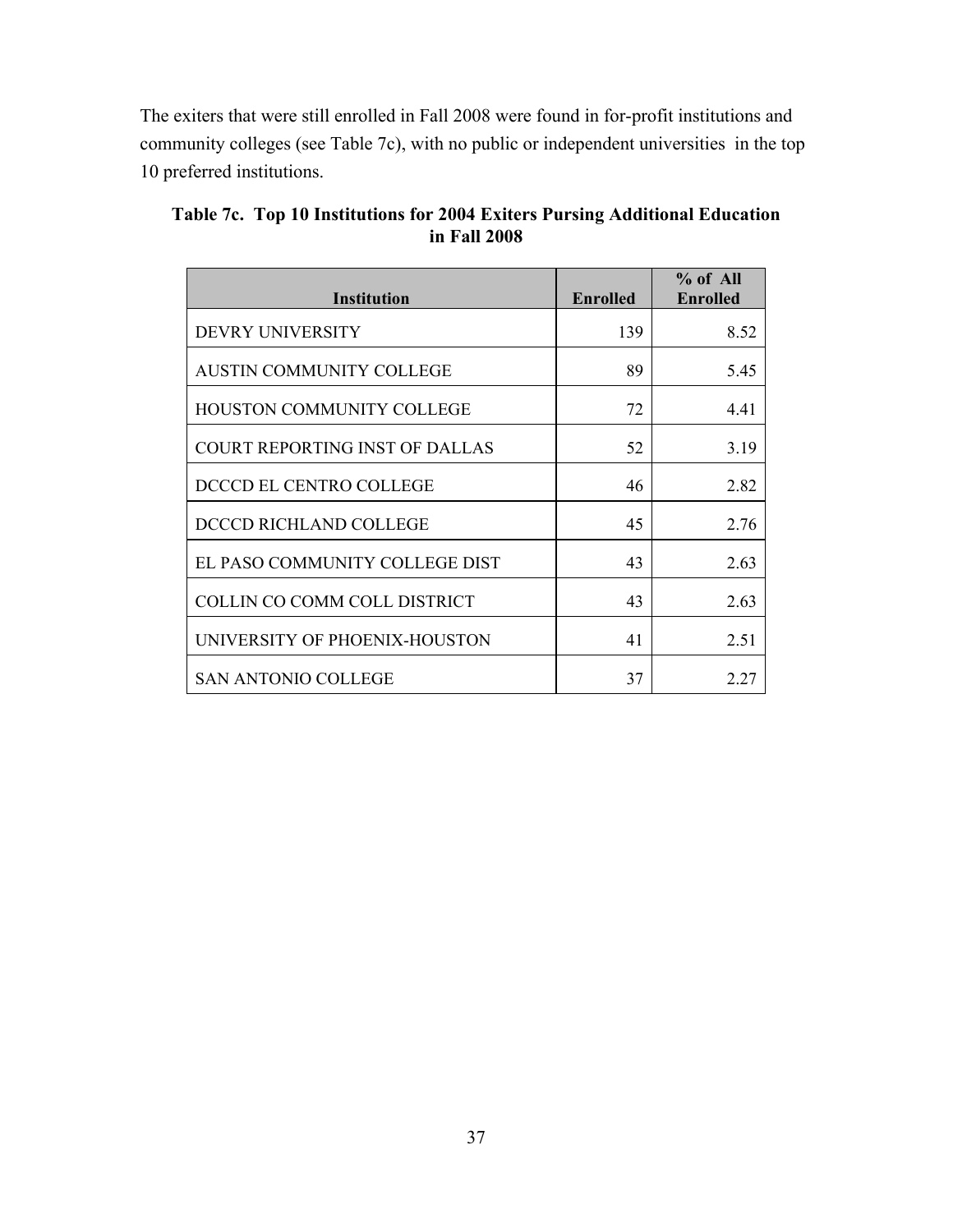The majority of 2004 exiters still pursuing additional education were enrolled in "Libera l Arts and Sciences", "Legal Support Services" or "Business Administration" (see Table 8c). The most popular occupationally specific major was "Business Administration", followed by "Legal Support Services".

| Major                                                          | <b>Enrolled</b> | $%$ of All<br><b>Enrolled</b> |
|----------------------------------------------------------------|-----------------|-------------------------------|
| Liberal Arts and Sciences, General Studies and Humanities      | 288             | 17.65                         |
| Business Administration, Management and Operations             | 225             | 13.79                         |
| Legal Support Services (NEW)                                   | 107             | 6.56                          |
| <b>Nursing</b>                                                 | 75              | 4.60                          |
| Undeclared                                                     | 69              | 4.23                          |
| Criminal Justice and Corrections                               | 66              | 4.04                          |
| Multi-/Interdisciplinary Studies, Other                        | 45              | 2.76                          |
| Business/Commerce, General                                     | 40              | 2.45                          |
| Computer Systems Networking and Telecommunications (NEW)       | 38              | 2.33                          |
| Electrical and Electronic Engineering Technologies/Technicians | 34              | 2.08                          |

# **T able 8c. Top 10 Majors for 2004 Exiters Pursuing Additional Education in Fall 2008 By 4-digit 2000 CIP**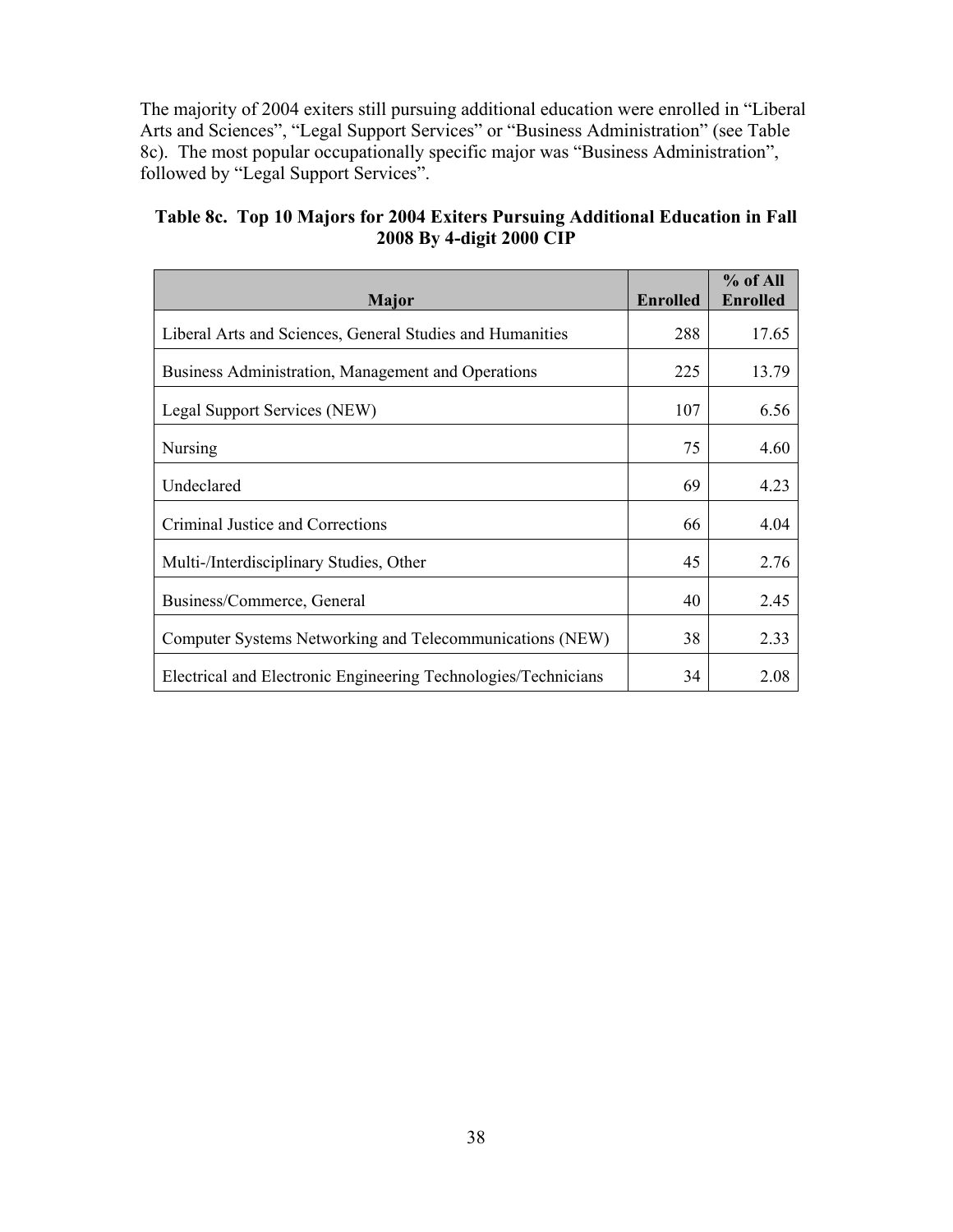|                         | <b>Total</b>    |            | Pct of          |                   | Pct of   |                | Pct of          | <b>For-Profit</b>   | Pct of          |
|-------------------------|-----------------|------------|-----------------|-------------------|----------|----------------|-----------------|---------------------|-----------------|
| Category                | <b>Enrolled</b> | <b>CTC</b> | <b>Enrolled</b> | <b>University</b> | Enrolled | <b>HSC</b>     | <b>Enrolled</b> | <b>Institutions</b> | <b>Enrolled</b> |
| Enrolled (All Exiters)  | 376             | 174        | 46.28           | 89                | 23.67    | 1              | 0.27            | 112                 | 29.79           |
| Both (All Exiters)      | 1,256           | 707        | 56.29           | 187               | 14.89    | 1              | 0.08            | 361                 | 28.74           |
| All Enrolled (All       | 1,632           | 881        | 53.98           | 276               | 16.91    | $\overline{2}$ | 0.12            | 473                 | 28.98           |
| Exiters)                |                 |            |                 |                   |          |                |                 |                     |                 |
| Enrolled (Graduates)    | 45              | 16         | 35.56           | 19                | 42.22    | $\mathbf{0}$   | 0.00            | 10                  | 22.22           |
| Both (Graduates)        | 211             | 124        | 58.77           | 36                | 17.06    | $\mathbf{0}$   | 0.00            | 51                  | 24.17           |
| All Enrolled            | 256             | 140        | 54.69           | 55                | 21.48    | $\mathbf{0}$   | 0.00            | 61                  | 23.83           |
| (Graduates)             |                 |            |                 |                   |          |                |                 |                     |                 |
| Enrolled (Transfer)     | 27              | 15         | 55.56           | 10                | 37.04    | $\theta$       | 0.00            | $\overline{2}$      | 7.41            |
| Both (Transfer)         | 86              | 49         | 56.98           | 29                | 33.72    | 1              | 1.16            | $\overline{7}$      | 8.14            |
| All Enrolled (Transfer) | 113             | 64         | 56.64           | 39                | 34.51    | 1              | 0.88            | 9                   | 7.96            |
| Enrolled (Leavers)      | 304             | 143        | 47.04           | 60                | 19.74    | 1              | 0.33            | 100                 | 32.89           |
| Both (Leavers)          | 959             | 534        | 55.68           | 122               | 12.72    | $\mathbf{0}$   | 0.00            | 303                 | 31.60           |
| All Enrolled (Leavers)  | 1,263           | 677        | 53.60           | 182               | 14.41    | 1              | 0.08            | 403                 | 31.91           |

#### **Table 9c. Type of Institution Preferred by 2004 CS Exiters that Continue Their Education in Fall 2008**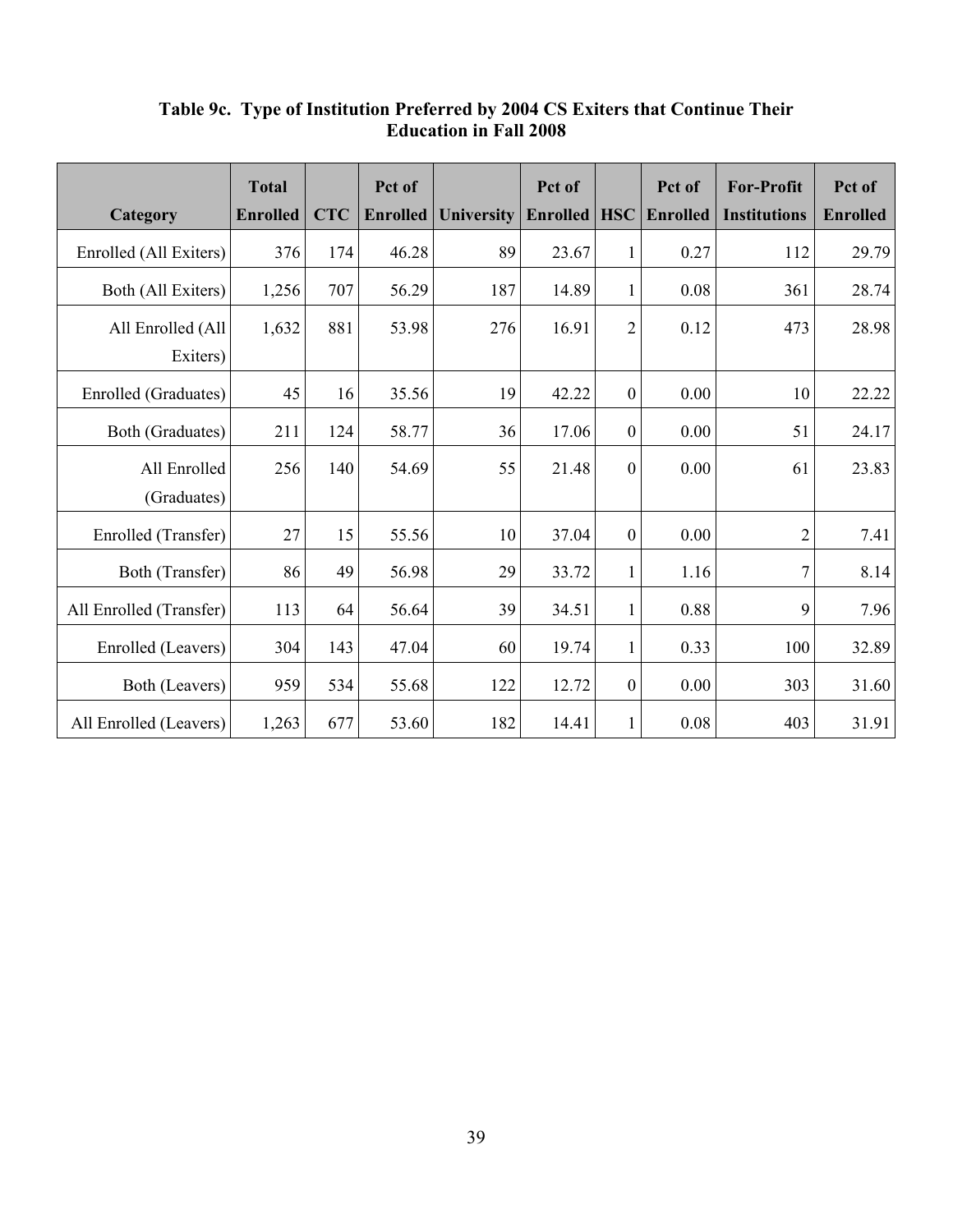#### **References**

NCES. (2002). *CIP taxonomy*. Retrieved December, 2005, from http://nces.ed.gov/

SB281. (2003). Texas Workforce Investment Council, Senate, 78th Ses.

Texas Education Code. (1971). Higher Education Coordinating Act of 1965, 67th Ses.

Texas Labor Code. (2009). *Texas Labor Code*. Available online at http://www.statutes.legis.state.tx.us/